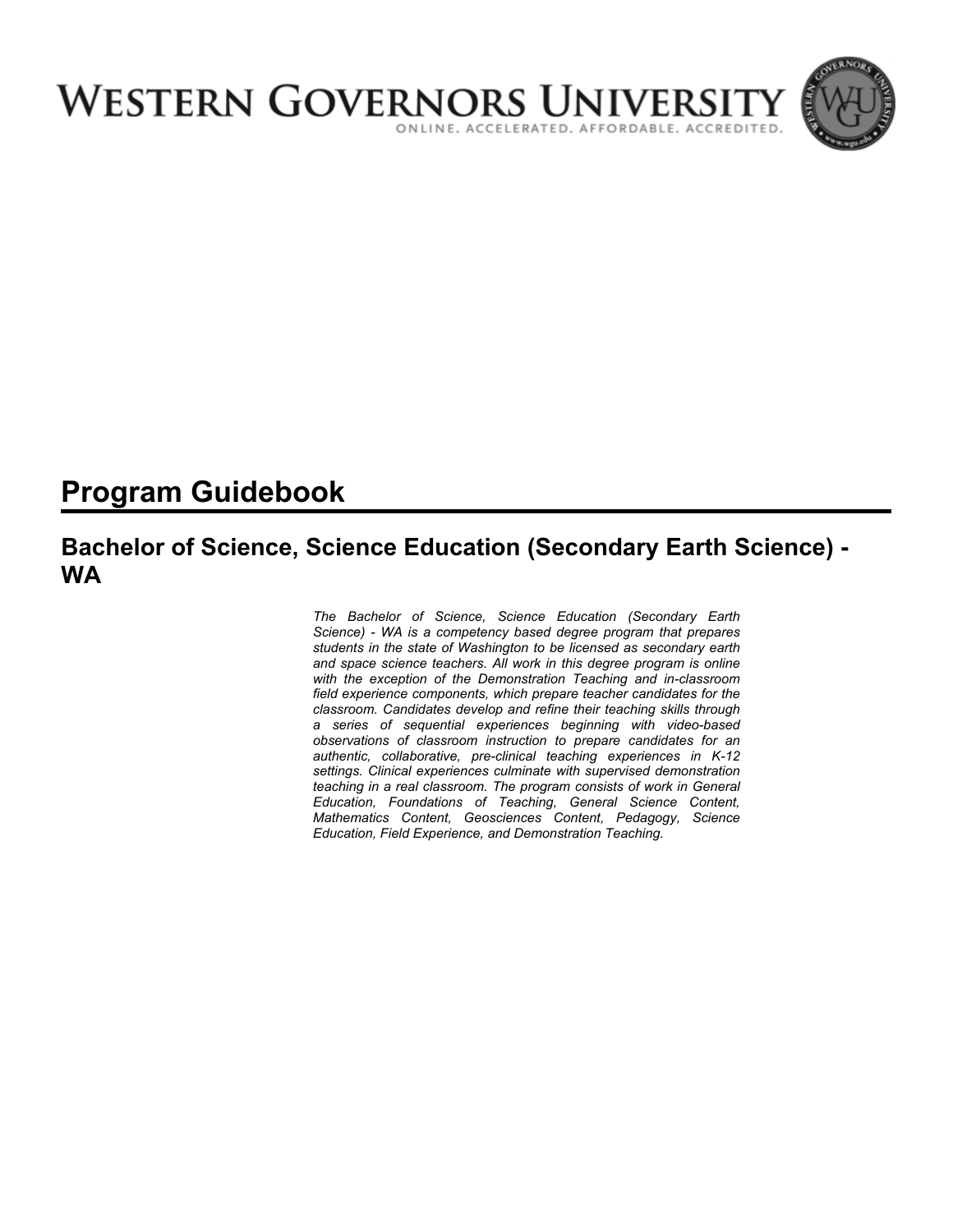# **Understanding the Competency-Based Approach**

Practically speaking, how do competency-based programs like those offered at Western Governors University (WGU) work? Unlike traditional universities, WGU does not award degrees based on completion of a certain number of credit hours or a certain set of required courses. Instead, you will earn your degree by demonstrating your skills, knowledge, and understanding of important concepts.

Progress through a degree program is governed not by the amount of time you spend in class but by your ability to demonstrate mastery of competencies as you complete required courses. Of course, you will need to engage in learning experiences as you review competencies or develop knowledge and skills in areas in which you may be weak. To help you acquire the knowledge and skills you need to complete your courses and program, WGU provides a rich array of learning resources. Your program mentor will work closely with you to help you understand the competencies required for your program and to help you create a schedule for completing your courses. You will also work closely with course instructors as you engage in each of your courses. As subject matter experts, course instructors will guide you through the content you must master to pass the course assessments.

The benefit of this competency-based system is that enables students who are knowledgeable about a particular subject to make accelerated progress toward completing a degree, even if they lack college experience. You may have gained skills and knowledge of a subject while on the job, accumulated wisdom through years of life experience, or already taken a course on a particular subject. WGU will award your degree based on the skills and knowledge that you possess and can demonstrate—not the number of credits hours on your transcript.

### **Accreditation**

Western Governors University is the only university in the history of American higher education to have earned accreditation from four regional accrediting commissions. WGU's accreditation was awarded by (1) the Northwest Commission on Colleges and Universities, (2) the Higher Learning Commission of the North Central Association of Colleges and Schools, (3) the Accrediting Commission for Community and Junior Colleges of the Western Association of Schools and Colleges, and (4) the Accrediting Commission for Senior Colleges and Universities of the Western Association of Schools and Colleges. The university's accreditation status is now managed by the Northwest Commission on Colleges and Universities (NWCCU), which reaffirmed WGU's accreditation in February 2020. The WGU Teachers College is accredited at the initial-licensure level by the Council for the Accreditation of Educator Preparation (CAEP) and by the Association of Advancing Quality in Educator Preparation (AAQEP) . The nursing programs are accredited by the Commission on Collegiate Nursing Education (CCNE). The Health Information Management program is accredited by the Commission on Accreditation for Health Informatics and Information Management Education (CAHIIM). The College of Business programs are accredited by the Accreditation Council for Business Schools and Programs (ACBSP).

### **The Degree Plan**

The focus of your program is your personalized Degree Plan. The Degree Plan is a detailed blueprint of the courses you will need to complete in order to earn your degree. The Degree Plan also lays out the accompanying learning resources and assessments that compose your program. The list of courses in the Degree Plan is often referred to as the standard path. The amount of time it takes to complete your program depends on both the amount of new information you need to learn and the amount of time you plan to devote each week to study.

Students vary widely in the specific skills and information they need to learn. For example, some students may be highly knowledgeable in a particular subject matter and would not need to engage in new learning opportunities. Other students may find that portions of the program require them to learn new information and that they need to take an online class or participate in a study module to acquire the knowledge and skills needed to fulfill program competencies in that area. Some individuals may be able to devote as little as 15–20 hours per week to the program, while others may need to devote more time. For this reason,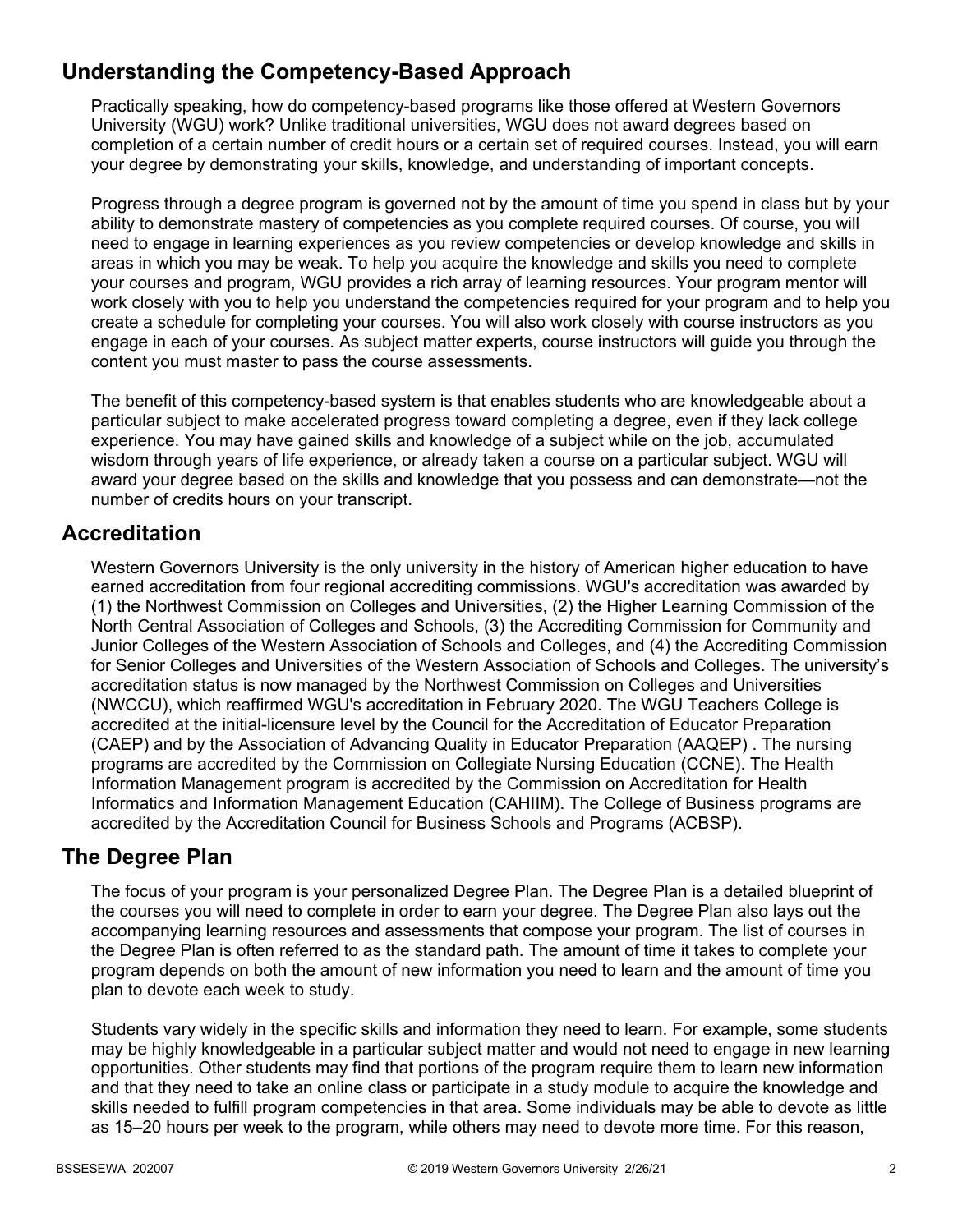pre-assessments are there to help your program mentor form a profile of your prior knowledge and create a personalized Degree Plan.

### **How You Will Interact with Faculty**

At WGU, faculty serve in specialized roles, and they will work with you individually to provide the guidance, instruction, and support you will need to succeed and graduate. As a student, it is important for you to take advantage of this support. It is key to your progress and ultimate success.

Upon your enrollment, you will be assigned a program mentor—an expert in your field of study who will provide you with regular program-level guidance and support from the day you start until the day you graduate. Your program mentor will set up regular telephone appointments (weekly at first) with you, which you will be expected to keep. The mentor will review program competencies with you and work with you to develop a plan and schedule for your coursework. Your program mentor will serve as your main point of contact throughout your program—helping you set weekly study goals, recommending specific learning materials, telling you what to expect in courses, and keeping you motivated. In addition to regular calls, your program mentor is available to help you resolve questions and concerns as they arise.

For many of the courses at WGU, you will be required to complete performance assessments. These include reports, papers, presentations, and projects that let you demonstrate your mastery of the required competencies. A separate group of faculty members, called evaluators, will review your work to determine whether it meets requirements. Evaluators are also subject matter experts in their field of evaluation. If your assessment needs further work before it "passes," these evaluators, who review your work anonymously, will provide you with instructional feedback to help you meet evaluation standards and allow you to advance.

### **Connecting with Other Mentors and Fellow Students**

As you proceed through your Degree Plan, you will have direct contact with multiple faculty members. These communications can take a variety of forms, including participation in one-on-one discussions, chats in the learning communities, and live cohort and webinar opportunities. As a WGU student, you will have access to your own personal MyWGU Student Portal, which will provide a gateway to your courses of study, learning resources, and learning communities where you will interact with faculty and other students.

The learning resources in each course are specifically designed to support you as you develop competencies in preparation for your assessments. These learning resources may include reading materials, videos, tutorials, cohort opportunities, community discussions, and live discussions that are guided by course instructors who are experts in their field. You will access your program community during your orientation course to network with peers who are enrolled in your program and to receive continued support through professional enrichment and program-specific chats, blogs, and discussions. WGU also provides Student Services associates to help you and your program mentor solve any special problems that may arise.

### **Orientation**

The WGU orientation course focuses on acquainting you with WGU's competency-based model, distance education, technology, and other resources and tools available for students. You will also utilize WGU program and course communities, participate in activities, and get to know other students at WGU. The orientation course must be completed before you can start your first term at WGU.

# **Transferability of Prior College Coursework**

Because WGU is a competency-based institution, it does not award degrees based on credits but rather on demonstration of competency. WGU undergraduate programs may accept transfer credits or apply a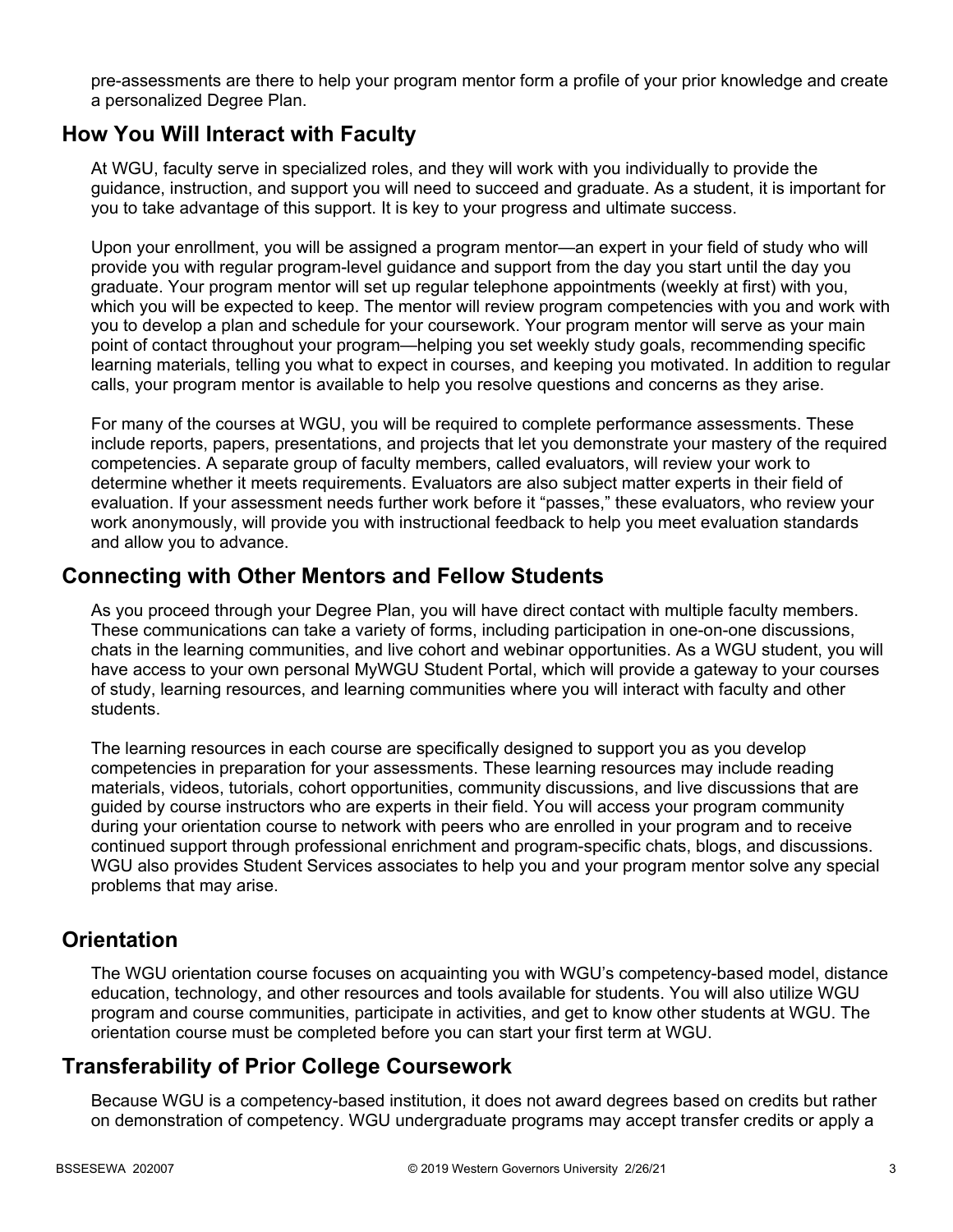'Requirement Satisfied' (RS) in some cases. Refer to your specific program transfer guidelines to determine what can be satisfied by previously earned college credits. In most cases, WGU does not accept college transfer credits at the graduate (master's) level. Students entering graduate programs must have their undergraduate degree transcripts verified before being admitted to WGU. In addition to a program's standard course path, there may be additional state-specific requirements.

### [Click here for the Student Handbook](http://cm.wgu.edu/)

WGU does not waive any requirements based on a student's professional experience and does not perform a "résumé review" or "portfolio review" that will automatically waive any degree requirements. Degree requirements and transferability rules are subject to change in order to keep the degree content relevant and current.

Remember, WGU's competency-based approach lets you take advantage of your knowledge and skills, regardless of how you obtained them. Even when you do not directly receive credit, the knowledge you possess may help you accelerate the time it takes to complete your degree program.

### **Continuous Enrollment, On Time Progress, and Satisfactory Academic Progress**

WGU is a "continuous enrollment" institution, which means you will be automatically enrolled in each of your new terms while you are at WGU. Each term is six months long. Longer terms and continuous enrollment allow you to focus on your studies without the hassle of unnatural breaks between terms that you would experience at a more traditional university. At the end of every six-month term, you and your program mentor will review the progress you have made and revise your Degree Plan for your next sixmonth term.

WGU requires that students make measurable progress toward the completion of their degree programs every term. We call this "On-Time Progress," denoting that you are on track and making progress toward on-time graduation. As full-time students, graduate students must enroll in at least 8 competency units each term, and undergraduate students must enroll in at least 12 competency units each term. Completing at least these minimum enrollments is essential to On-Time Progress and serves as a baseline from which you may accelerate your program. We measure your progress based on the courses you are able to pass, not on your accumulation of credit hours or course grades. Every time you pass a course, you are demonstrating that you have mastered skills and knowledge in your degree program. For comparison to traditional grading systems, passing a course means you have demonstrated competency equivalent to a "B" grade or better.

WGU assigns competency units to each course in order to track your progress through the program. A competency unit is equivalent to one semester credit of learning. Some courses may be assigned 3 competency units while others may be as large as 12 competency units.

Satisfactory Academic Progress (SAP) is particularly important to students on financial aid because you must achieve SAP in order to maintain eligibility for financial aid. We will measure your SAP quantitatively by reviewing the number of competency units you have completed each term. In order to remain in good academic standing, you must complete at least 66.67% of the units you attempt over the length of your program—including any courses you add to your term to accelerate your progress. Additionally, during your first term at WGU you must pass at least 3 competency units in order to remain eligible for financial aid. We know that SAP is complex, so please contact a financial aid counselor should you have additional questions. \*Please note: The Endorsement Preparation Program in Educational Leadership is not eligible for federal financial aid.

### **Courses**

Your Degree Plan includes courses needed to complete your program. To obtain your degree, you will be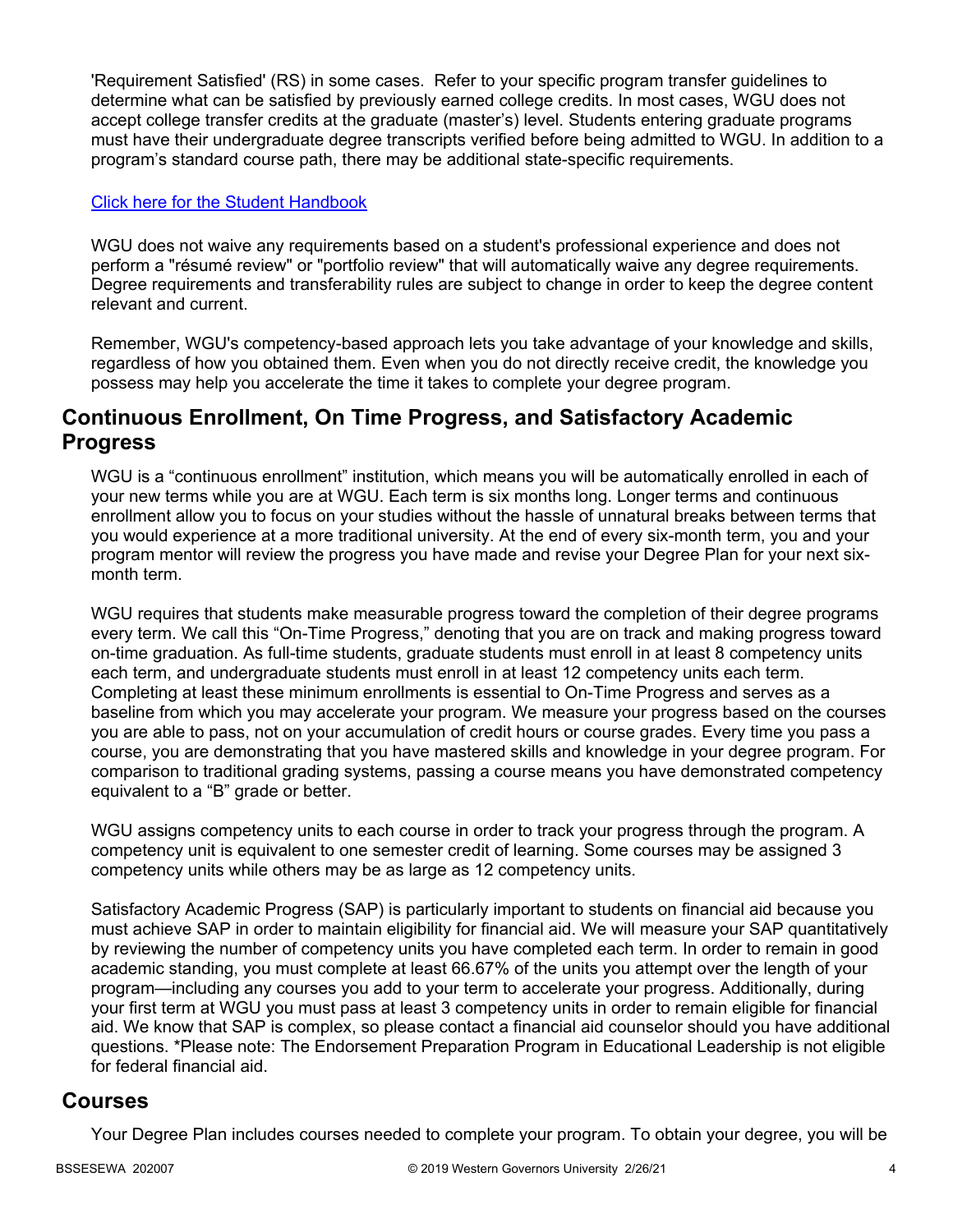required to demonstrate your skills and knowledge by completing the assessment(s) for each course. In general there are two types of assessments: performance assessments and objective assessments. Performance assessments contain, in most cases, multiple scored tasks such as projects, essays, and research papers. Objective assessments include multiple-choice items, multiple-selection items, matching, short answer, drag-and-drop, and point-and-click item types, as well as case study and videobased items. Certifications verified through third parties may also be included in your program. More detailed information about each assessment is provided in each course of study.

# **External Content & Basic Skills Exams**

Western Governors University requires that candidates pass the state-mandated content exam that aligns with their WGU program in addition to a basic skills exam (initial licensure programs only). Specific information regarding required content and basic skills exams required for each program and state can be found in the WGU Student Handbook. In many cases, it is the candidates' responsibility to register and pay for the required exams and submit their official passing score reports to WGU.

### **State Licensure Requirements**

Many states have specific licensure requirements that are not part of WGU programs that you will have to fulfill in addition to the degree requirements of your program. These state licensure requirements might include, but are not limited to: subject-specific licensure exams, state-specific teacher performance assessments, course work related to state history, basic skills exams, and background clearances. The WGU Student Handbook outlines the credentialing requirements of each state. Teacher candidates should consult the applicable section to become familiar with their state's expectations regarding licensure.

# **Learning Resources**

WGU works with many different educational partners, including enterprises, publishers, training companies, and higher educational institutions, to provide high-quality and effective learning resources that match the competencies you are developing. These vary in type, and may be combined to create the best learning experience for your course. A learning resource can be an e-textbook, online module, study guide, simulation, virtual lab, tutorial, or a combination of these. The cost of most learning resources are included in your tuition and Learning Resource Fee. They can be accessed or enrolled for through your courses. Some degree-specific resources are not covered by your tuition, and you will need to cover those costs separately. WGU also provides a robust library to help you obtain additional learning resources, as needed.

### Mobile Compatibility:

The following article provides additional details about the current state of mobile compatibility for learning resources at WGU. It includes a list that can be referenced to determine the mobile friendliness of all core course materials used in a program.

[Student Handbook article: Can I use my mobile device for learning resources?](https://cm.wgu.edu/t5/Frequently-Asked-Questions/Can-I-use-my-mobile-device-for-learning-resources/ta-p/396)

### **Standard Path**

As previously mentioned, competency units (CUs) have been assigned to each course in order to measure your academic progress. If you are an undergraduate student, you will be expected to enroll in a minimum of 12 competency units each term. Graduate students are expected to enroll in a minimum of 8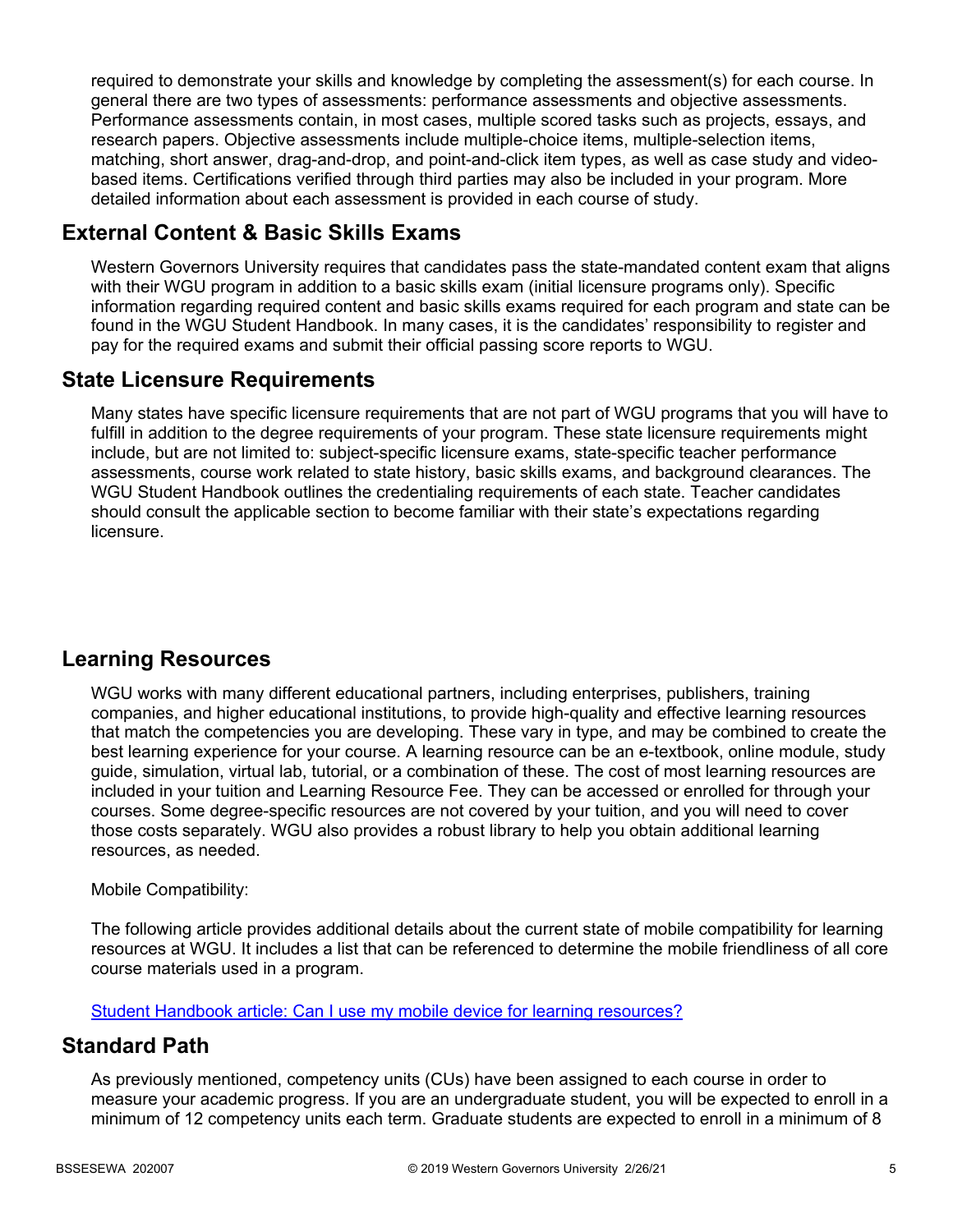competency units each term. A standard plan for a student for this program who entered WGU without any transfer units would look similar to the one on the following page. Your personal progress can be faster, but your pace will be determined by the extent of your transfer units, your time commitment, and your determination to proceed at a faster rate.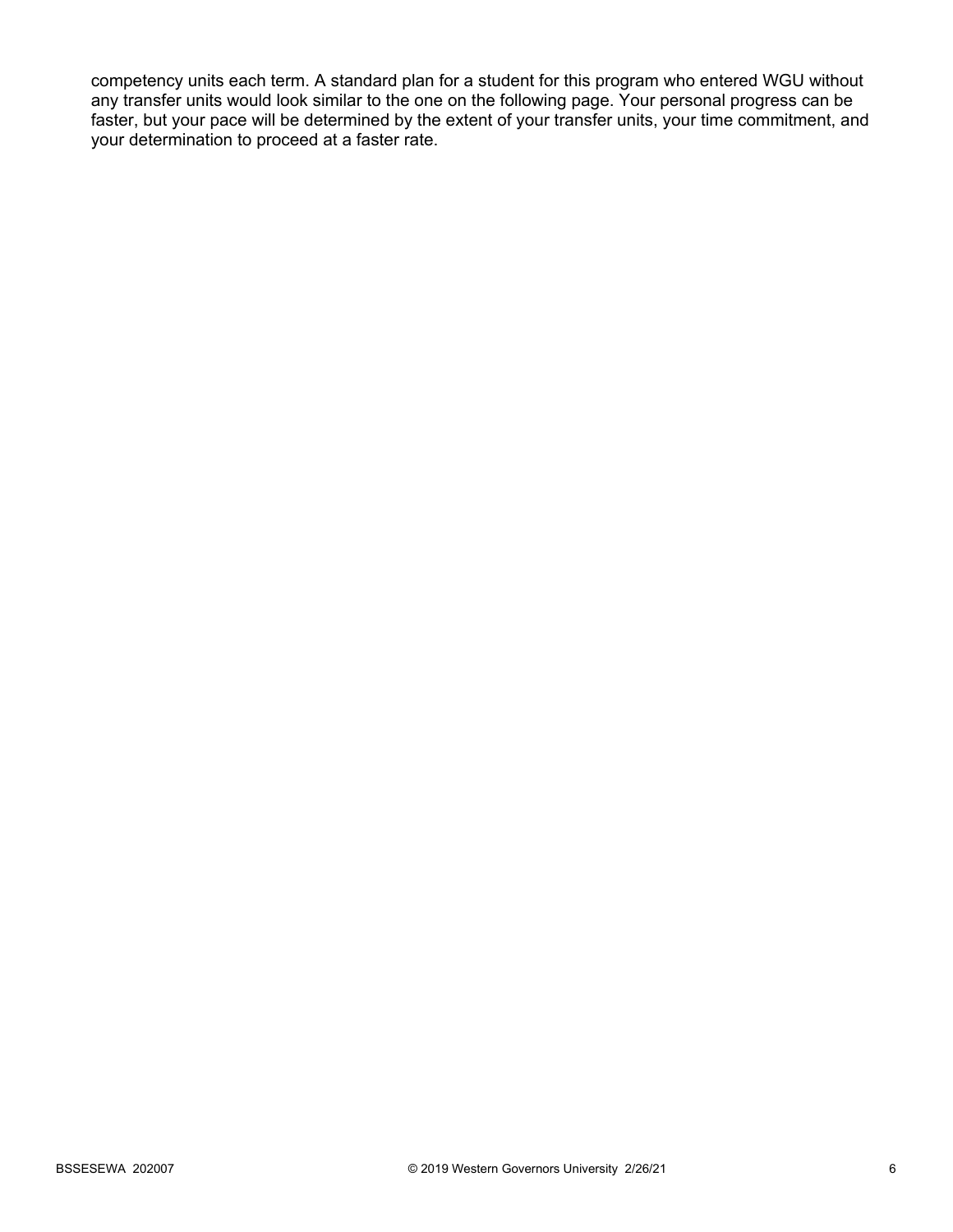# **Standard Path** *for* **Bachelor of Science, Science Education (Secondary Earth Science) - WA**

| <b>Course Description</b>                                          | <b>CU<sub>s</sub></b> |
|--------------------------------------------------------------------|-----------------------|
| <b>Concepts in Science</b>                                         | 2                     |
| <b>Educational Foundations</b>                                     | 2                     |
| <b>English Composition I</b>                                       | 3                     |
| <b>Integrated Physical Sciences</b>                                | 3                     |
| Natural Science Lab                                                | $\overline{2}$        |
| Educational Psychology and Development of Children and Adolescents | 4                     |
| Introduction to Biology                                            | 3                     |
| College Algebra                                                    | 4                     |
| <b>English Composition II</b>                                      | 3                     |
| The School as a Community of Care                                  | 3                     |
| Survey of Pacific Northwest History for Educators                  | 3                     |
| Introduction to Communication                                      | 3                     |
| <b>Applied Probability and Statistics</b>                          | 3                     |
| <b>Fundamentals of Diverse Learners</b>                            | 4                     |
| <b>Managing Engaging Learning Environments</b>                     | 3                     |
| Chemistry with Lab                                                 | 4                     |
| <b>Survey of United States History</b>                             | 3                     |
| <b>Ecology and Environmental Science</b>                           | 3                     |
| Introduction to Curriculum, Instruction, and Assessment            | 3                     |
| Assessing Impact on Student Learning                               | 3                     |
| <b>General Physics</b>                                             | 5                     |
| Introduction to Humanities                                         | 3                     |
| Geology I: Physical                                                | 4                     |
| Geology II: Earth Systems                                          | 4                     |
| Educational Technology for Teaching and Learning                   | 3                     |
| Astronomy                                                          | 3                     |
| Science, Technology, and Society                                   | 5                     |
| The Ocean Systems                                                  | 4                     |
| Earth Science: Content Knowledge                                   | 2                     |
| Secondary Reading Instruction and Interventions                    | 3                     |
| Secondary Disciplinary Literacy                                    | 3                     |
| Science Methods-Secondary Earth Science                            | 4                     |
| Preclinical Experiences in Science                                 | 3                     |
| Supervised Demonstration Teaching in Science, Observations 1 and 2 | 3                     |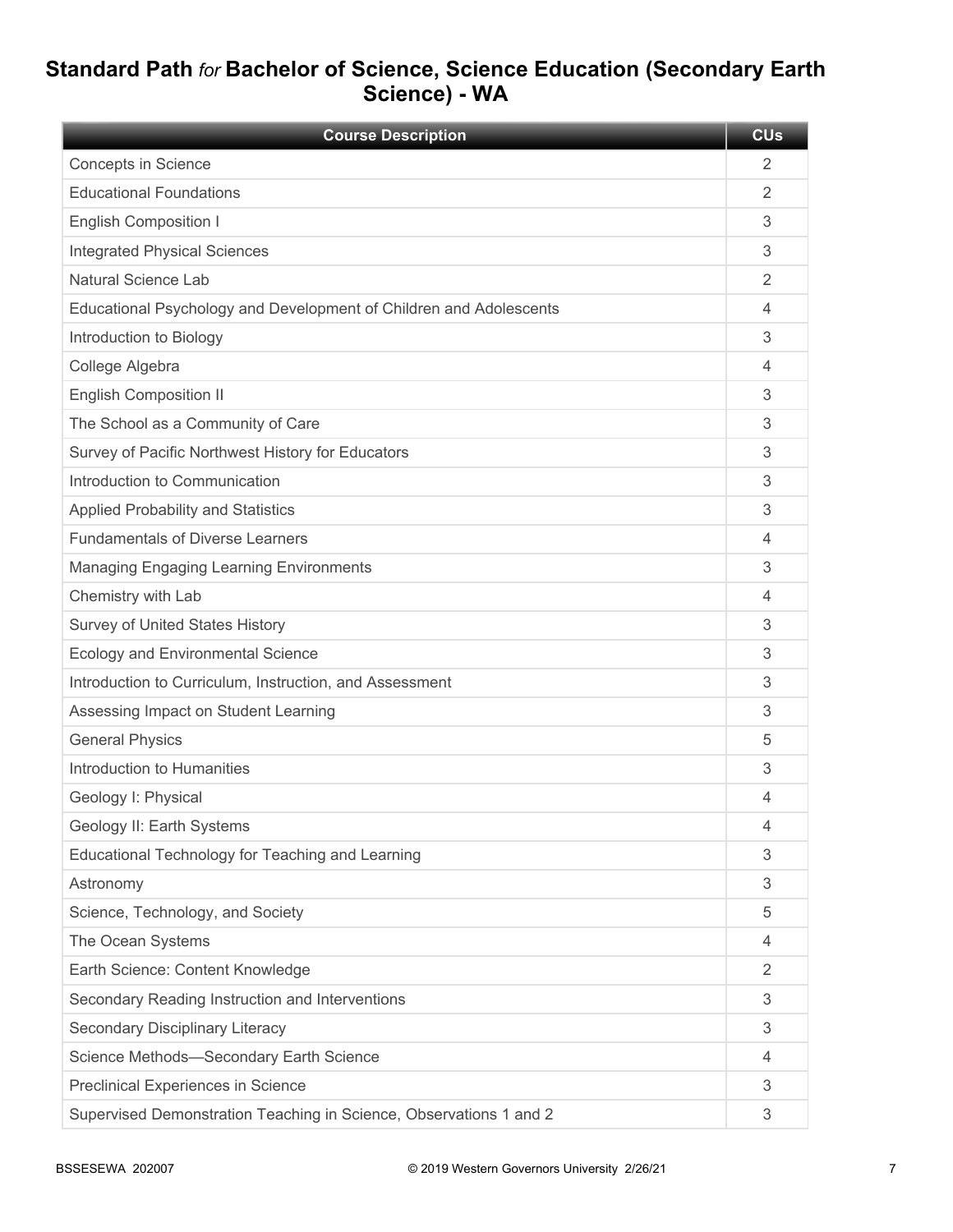| <b>Course Description</b>                                               | <b>CU<sub>s</sub></b> |
|-------------------------------------------------------------------------|-----------------------|
| Supervised Demonstration Teaching in Science, Observation 3 and Midterm |                       |
| Supervised Demonstration Teaching in Science, Observations 4 and 5      | 3                     |
| Supervised Demonstration Teaching in Science, Observation 6 and Final   | 3                     |
| Teacher Performance Assessment in Science                               | 3                     |
| Professional Portfolio                                                  |                       |
| <b>Cohort Seminar</b>                                                   |                       |

# **Changes to Curriculum**

WGU publishes an Institutional Catalog, which describes the academic requirements of each degree program. Although students are required to complete the program version current at the time of their enrollment, WGU may modify requirements and course offerings within that version of the program to maintain the currency and relevance of WGU's competencies and programs. When program requirements are updated, students readmitting after withdrawal from the university will be expected to re-enter into the most current catalog version of the program.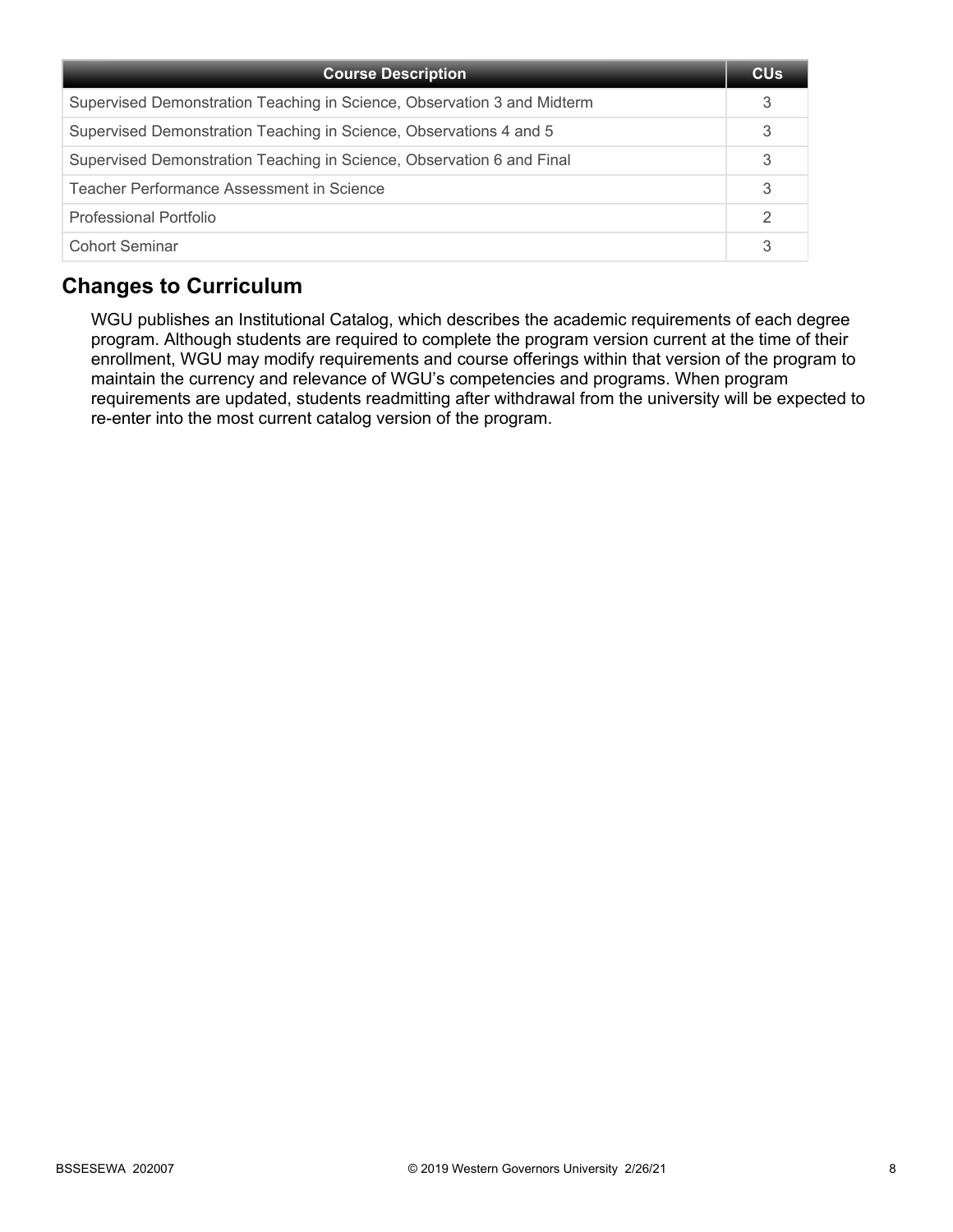# **Areas of Study** for **Bachelor of Science, Science Education (Secondary Earth Science) - WA**

The following section includes the areas of study in the program, with their associated courses. Your specific learning resources and level of instructional support will vary based on the individual competencies you bring to the program and your confidence in developing the knowledge, skills, and abilities required in each area of the degree. The Degree Plan and learning resources are dynamic, so you need to review your Degree Plan and seek the advice of your mentor regarding the resources before you purchase them.

### **Science**

### **Concepts in Science**

Concepts in Science for undergraduates provides students seeking a bachelor's degree and initial teacher licensure in science education with an introduction to essential science themes present within and across all science disciplines, including chemistry, physics, biology, and the geosciences. These themes include comprehending the magnitude of the physical and natural world, analyzing and converting measurements, understanding the basic nature and behavior of matter and energy, examining atomic structure, identifying and naming basic types of chemical bonds, and analyzing and interpreting scientific data. Concepts in Science provides a solid foundation for future, in-depth scientific studies and should be taken prior to any other science content course. There are no prerequisites for this course.

*This course covers the following competencies:*

- *Begin your course by discussing your course planning tool report with your instructor and creating your personalized course plan together.*
- *The graduate applies principles of measurement to solve scientific problems.*
- *The graduate explains how various forms of matter and energy respond to physical and chemical changes to understand how matter and energy flow within and among systems.*
- *The graduate determines the composition of atoms and compounds to understand the properties of matter.*
- *The graduate analyzes numeric data to identify patterns and relationships.*

# **Professional Core**

### **Educational Foundations**

Educational Foundations is a key component of WGU's Professional Core and is a required course for all initial licensure candidates. The course provides candidates with early classroom experience where they observe multiple school settings at three different levels of schooling and interview an educator to learn how state standards and various legal and ethical issues affect classrooms today. The course also provides candidates with opportunities to gain foundational knowledge about what it means to be a teacher in the current educational context while exploring their future role within the larger landscape of historical and cultural influences. This course ensures candidates have a firm grasp on important issues affecting educators including state standards-based curriculum, legal and ethical requirements affecting educational opportunities, and professionalism, preparing them for subsequent coursework within the Professional Core and their content area major courses. Five preclinical hours are interwoven throughout this course, and cross-cutting themes of technology and diversity are introduced for further development throughout the candidate's programs.

*This course covers the following competencies:*

- *Begin your course by discussing your course planning tool report with your instructor and creating your personalized course plan together.*
- *The graduate analyzes the role of historical and cultural influences, including issues of federal and state governance, in determining standard educational practices and ensuring equal access to educational opportunities.*
- *The graduate examines the impact of standards-based curriculum on students and teachers to determine how it supports a school's goals.*
- *The graduate evaluates the application of educational best practices in diverse learning settings to inform teaching practice.*
- *The graduate explores pathways and opportunities for professional development to grow as an educator.*

### **Educational Psychology and Development of Children and Adolescents**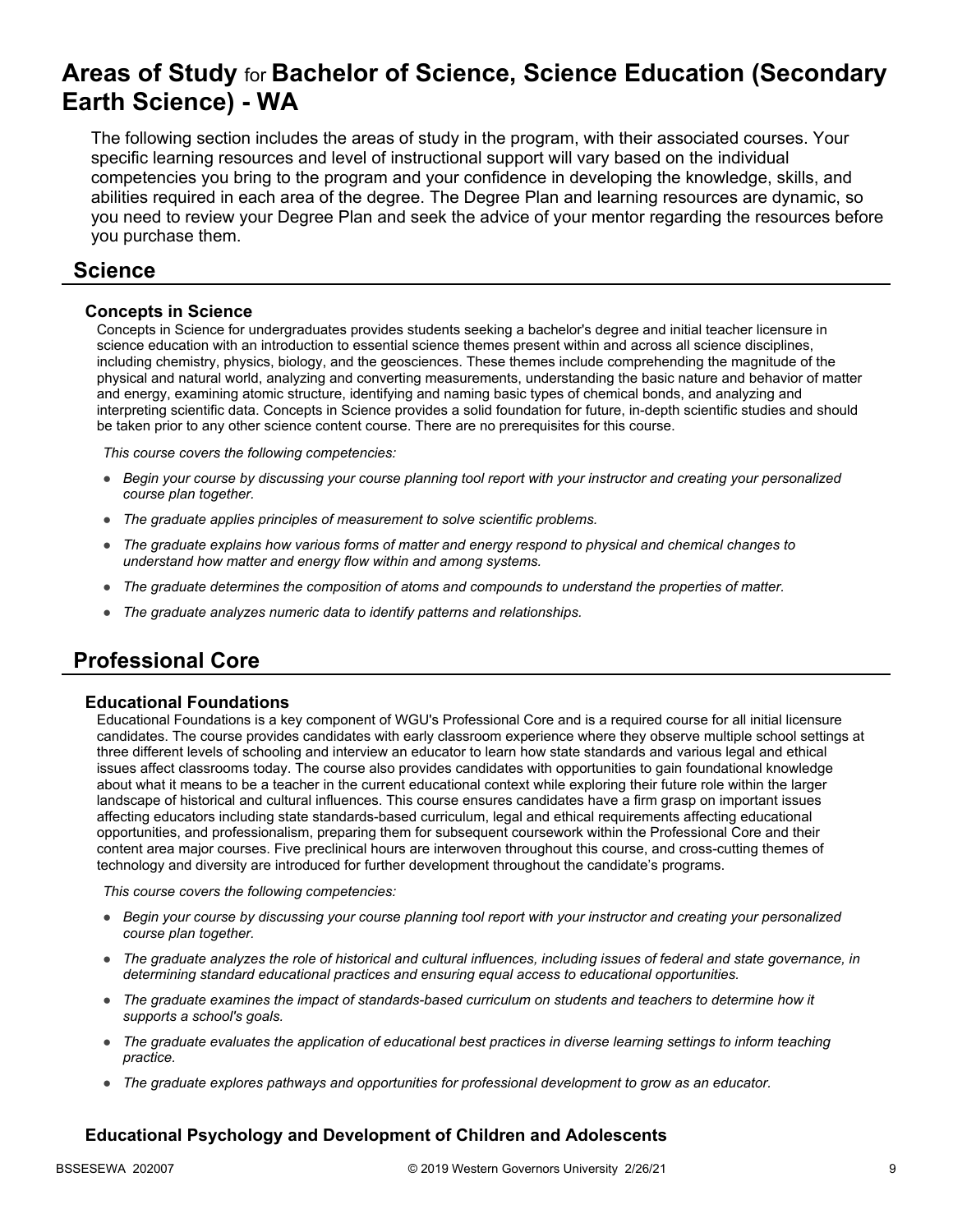Educational Psychology and Development of Children and Adolescents is a key component of WGU's Professional Core and is a required course for all initial licensure candidates. This course prepares candidates to support classroom practices grounded in research-validated principles from the areas of educational psychology and child/adolescent development. Candidates will be introduced to learning theories that equip them with the knowledge and skills necessary to support the diverse populations of students with whom they will interact. This course addresses theories of human development, spanning early childhood through adolescence, and candidates completing this course will be able to explain and analyze the guiding perspectives on linguistic, physical, cognitive, and social development. This course will also cover appropriate instructional and assessment strategies to support student learning and development. Candidates will engage in four hours of virtual classroom observations related to issues in educational psychology and learner development. Cross-cutting themes of technology and diversity are interwoven for further development. This course is designed to be taken after successful completion of the Educational Foundations course.

*This course covers the following competencies:*

- *Begin your course by discussing your course planning tool report with your instructor and creating your personalized course plan together.*
- *The graduate describes theories of development across the cognitive, linguistic, social, emotional, and physical areas to understand the needs of students at various developmental levels.*
- *The graduate evaluates the influence of students' developmental characteristics on their learning and evaluates performance to inform instructional decisions.*
- *The graduate recommends instructional strategies that will positively impact learning, based on principles of learning theories.*
- *The graduate evaluates classroom practices to determine how theories of child and adolescent psychology, learning, and development are applied in the classroom environment.*

### **The School as a Community of Care**

The School as a Community of Care is a key component of WGU's Professional Core and is a required course for all initial licensure candidates. This course prepares candidates to meet the social and emotional needs of learners, taking into account theories and philosophical perspectives on child and adolescent development and learning. Candidates learn to effectively collaborate with parents, families, caregivers, and other community stakeholders in each child's education, to build a strong foundation for academic and personal success. Emphasis is placed on family engagement as candidates gain knowledge of individual, cultural, and community assets that can be used to facilitate learner growth and development, as well as understand mental health and emotional differences among learners that may necessitate leveraging additional resources to support students' wellbeing. Issues of youth mental health, substance abuse, suicide awareness and prevention, and abuse within families will be addressed as will the importance of parent involvement. Candidates will engage in seven hours of preclinical experiences, which include visual observations of learning environments that involve parents and families in their children's' education while supporting the social and emotional learning (SEL) needs of learners and an interview with an educational professional to explore topics related to parent involvement, youth mental health issues, and professional responsibilities to ensure student wellbeing. Additionally, crosscutting themes of technology and diversity are interwoven for further development. This course is designed to be taken after successful completion of the Educational Psychology and Development of Children and Adolescents course.

*This course covers the following competencies:*

- *Begin your course by discussing your course planning tool report with your instructor and creating your personalized course plan together.*
- *The graduate plans for learning environments that meet all students' cultural, social, and emotional learning needs by incorporating knowledge of individual learners, diverse cultures, and communities.*
- *The graduate develops strategies to address the social and emotional learning (SEL) needs of students, including the incorporation of trauma-informed or restorative instructional practices.*
- *The graduate identifies appropriate resources and processes to support the mental health and emotional well-being of students.*
- *The graduate collaborates with families, caretakers, and the larger community to identify partnerships that facilitate learner growth.*

### **Fundamentals of Diverse Learners**

Fundamentals of Diverse Learners is a key component of WGU's Professional Core and is a required course for all initial licensure candidates. This course prepares candidates to consider and address the wide range of learning needs in the classrooms of today. This course teaches candidates to identify and support the needs of diverse populations of learners, including, for example, students with disabilities (INCLUDING DYSLEXIA), English language learners, and gifted and talented students. Practical strategies for differentiating instruction while creating a safe, inclusive, and culturally responsive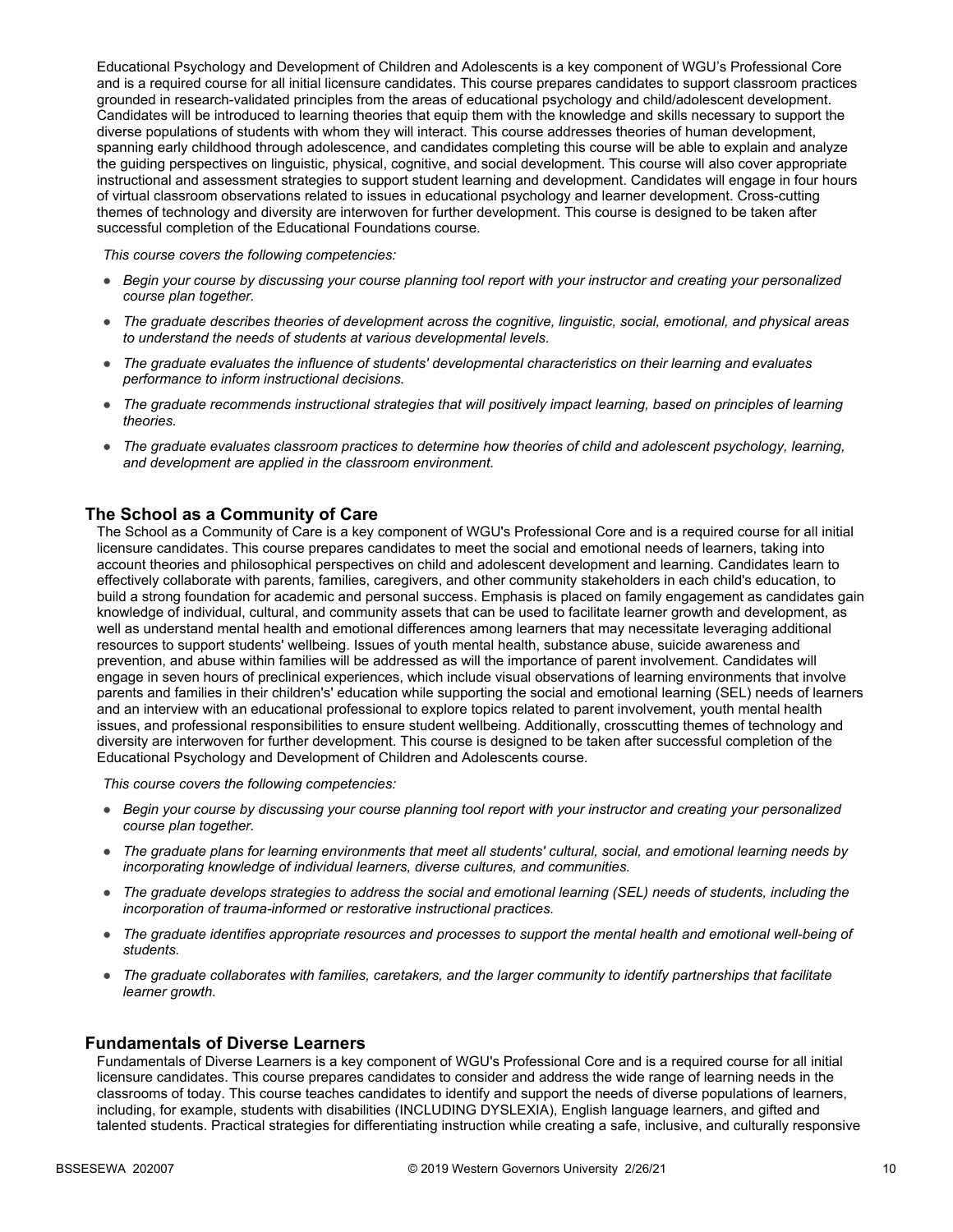learning environment are explored. This course helps candidates develop skills for partnering with parents and advocating for all students, particularly those impacted by provisions of IDEA and Section 504 of the Rehabilitation Act. Multitiered systems of supports are addressed to prepare candidates for their future classrooms as they seek to select appropriate instructional practices and interventions to best serve their students. Candidates will engage in four hours of preclinical experiences that includes a simulated teaching experience in which skills learned can be applied. Cross-cutting themes of technology and diversity are interwoven for further development. This course is designed to be taken after successful completion of the School as a Community of Care course.

*This course covers the following competencies:*

- *Begin your course by discussing your course planning tool report with your instructor and creating your personalized course plan together.*
- *The graduate analyzes the application of policies, practices, and legal requirements to inform teaching practice.*
- *The graduate creates inclusive learning environments featuring multitiered systems of supports to address the needs of all students, including exceptional learners and English learners.*
- *The graduate creates learning experiences that accommodate the needs of students with exceptionalities, including gifted and talented students, in order to facilitate the success of all learners.*
- *The graduate integrates equity pedagogy to address the needs of multicultural learners.*
- *The graduate plans learning experiences that accommodate linguistic diversity to facilitate the success of all learners.*
- *The graduate recommends strategies to engage with students, families, administrators, and other stakeholders in ways that are effective, legal, and ethical.*

### **Managing Engaging Learning Environments**

Managing Engaging Learning Environments is a key component of WGU's Professional Core and is a required course for all initial licensure candidates. This course prepares candidates to establish and contribute to safe and productive learning environments that support the success of all learners by ensuring student engagement and motivation for learning. Candidates will learn strategies, such as incorporating consistent routines and expectations, to provide positive behavior supports, increase learner motivation, promote active learning and self-direction, and ensure a safe and productive classroom setting that fosters a sense of community through collaborative educational practices. The course will culminate in evidence-based, practical application of current strategies, theories, or philosophical perspectives related to motivating and engaging all students in a learning community. Candidates will engage in seven hours of preclinical experiences that include both virtual observations of classroom settings and time in a simulated classroom environment where theory can be put into practice. Cross-cutting themes of technology and diversity are interwoven for further development. This course is designed to be taken after successful completion of the Fundamentals of Diverse Learners course.

*This course covers the following competencies:*

- *Begin your course by discussing your course planning tool report with your instructor and creating your personalized course plan together.*
- *The graduate establishes norms and routines to create a safe and productive learning environment that encourages positive social interactions, individual and collaborative learning, and appropriate classroom behaviors.*
- *The graduate interacts with each student in a way that builds positive relationships by using knowledge of individual learners, diverse cultures, and communities.*
- *The graduate analyzes the theoretical foundations and application of classroom management strategies, including behavior support and conflict management, to inform teaching practice.*
- *The graduate recommends strategies that are motivating and encourage active engagement from all students.*

#### **Introduction to Curriculum, Instruction, and Assessment**

Introduction to Curriculum, Instruction, and Assessment is a key component of WGU's Professional Core and is a required course for all initial licensure candidates. This course provides candidates with the knowledge and skills necessary to create engaging and standards-aligned lessons that meet the needs of all learners. Candidates will learn to analyze learner needs based on a variety of inputs, including their state P–12 standards, assessment results, and knowledge of learner differences. This course will help candidates design, deliver, and modify instruction in accordance to needs and educational requirements. Candidates will engage in three hours of preclinical experiences that include virtual classroom observations. They also will record a short teaching segment, allowing for authentic teaching experience. Crosscutting themes of technology and diversity are interwoven for continued development. This course is designed to be taken after successful completion of the Managing Engaging Learning Environments course.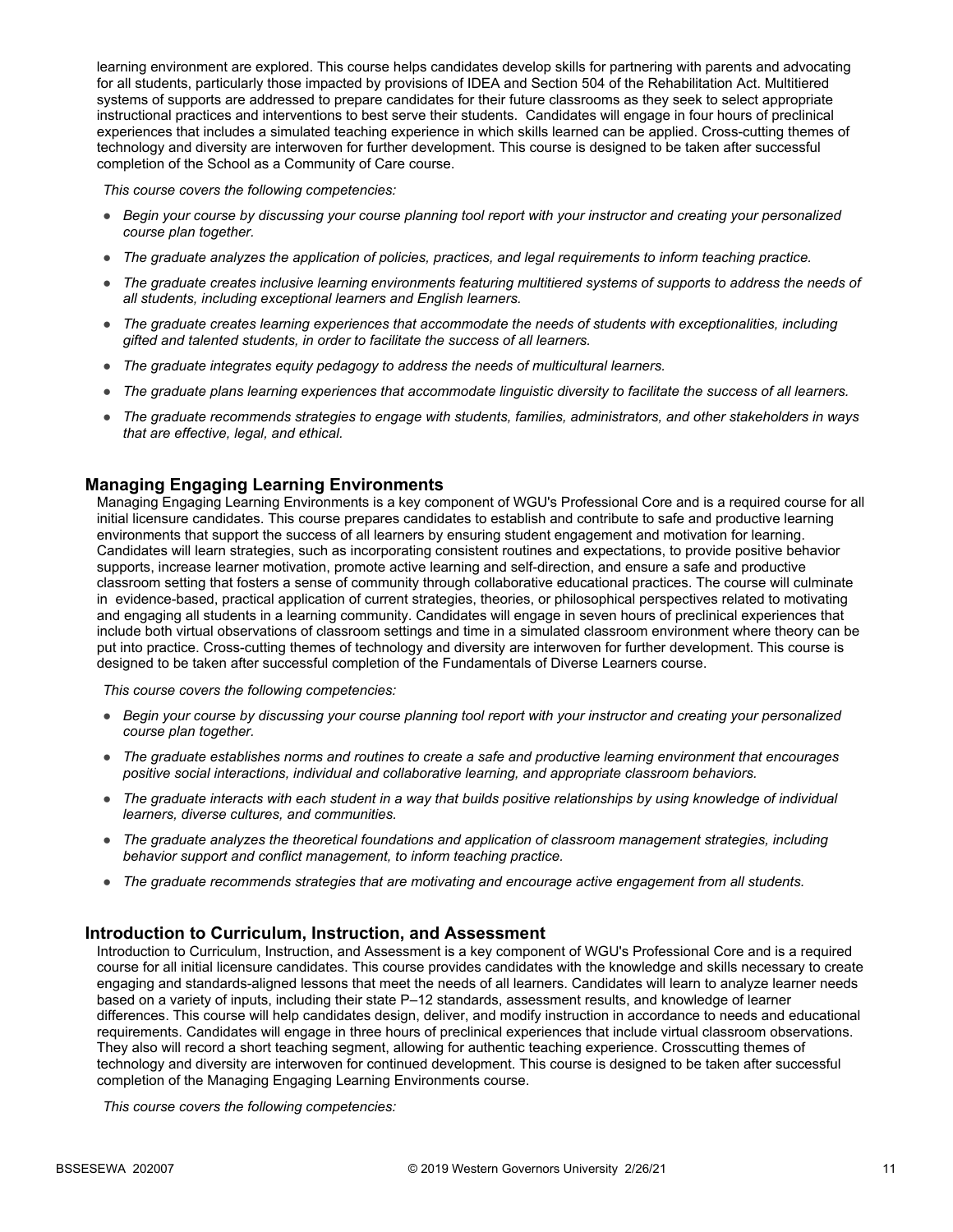- *Begin your course by discussing your course planning tool report with your instructor and creating your personalized course plan together.*
- *The graduate aligns lessons to learning goals by synthesizing knowledge about students and their assessment data.*
- *The graduate analyzes the role of various assessment types in evaluating student learning and planning future instruction.*
- *The graduate implements evidence-based instructional strategies to increase content area learning.*
- *The graduate differentiates instruction to facilitate mastery for all learners.*
- *The graduate incorporates cross-disciplinary instruction, skills, and content into lessons.*
- *The graduate creates standards-based instructional plans based on their state's P–12 standards that incorporate knowledge of learners' developmental needs, prior learning, and community and cultural context.*

### **Assessing Impact on Student Learning**

Assessing Impact on Student Learning is a key component of WGU's Professional Core and is a required course for all initial licensure candidates. This course equips candidates to evaluate student learning and their own professional practice, ensuring candidates are prepared to ensure all learners' success. In this course, candidates learn multiple methods of assessment to ensure they are able to implement a balanced approach to assessment while monitoring their students' progress. Assessments types such as formative, summative, standardized, and common assessments are addressed so candidates understand their purposes and can apply them within the context of a lesson to determine impact on learning. Data literacy skills are taught to ensure candidates interpret and analyze individual and classroom data and apply their knowledge in ways that support academic success. Candidates will engage in three hours of preclinical experiences that include virtual classroom observations. Cross-cutting themes of technology and diversity are interwoven for further development. This course is designed to be taken after successful completion of the Introduction to Curriculum, Instruction, and Assessment course.

*This course covers the following competencies:*

- *Begin your course by discussing your course planning tool report with your instructor and creating your personalized course plan together.*
- *The graduate plans a progress-monitoring strategy, including formative, summative, and common assessments, that actively engages students in their own learning.*
- *The graduate analyzes assessment results to evaluate student learning and teacher effectiveness.*
- *The graduate makes evidence-based instructional decisions that are informed by student assessment data.*
- *The graduate determines their impact on learners and the broader school community through evaluation of teaching practice.*

### **Educational Technology for Teaching and Learning**

Educational Technology for Teaching and Learning is a key component of WGU's professional core and is a required course for all initial licensure candidates. This course prepares candidates to incorporate technology into their classroom practices in ways that improve teaching and learning. The ISTE standards will form the basis for their practice. The material will teach candidates to critically evaluate software and hardware options that may positively impact the classroom environment, while also increasing their awareness of ethical usage and considerations related to equity, access to technology, and appropriate use of technology by P–12 students. Assistive technologies to meet the needs of a diverse learner population also will be taught in this course. Candidates will engage in three hours of preclinical experience that include virtual observations of classroom practices incorporating technology to support educational goals. Crosscutting themes of technology and diversity are interwoven for further development. This course is designed to be taken after successful completion of the Assessing Impact on Student Learning course.

- *Begin your course by discussing your course planning tool report with your instructor and creating your personalized course plan together.*
- *The graduate analyzes how research-based applications of technology facilitate student learning.*
- *The graduate evaluates the application of technology in the classroom, including its impact on learning for all students and potential equity or access issues.*
- *The graduate promotes a technology-enabled classroom culture that is equitable, ethical, and socially responsible.*
- *The graduate applies curricular and instructional design principles to create effective digital learning environments.*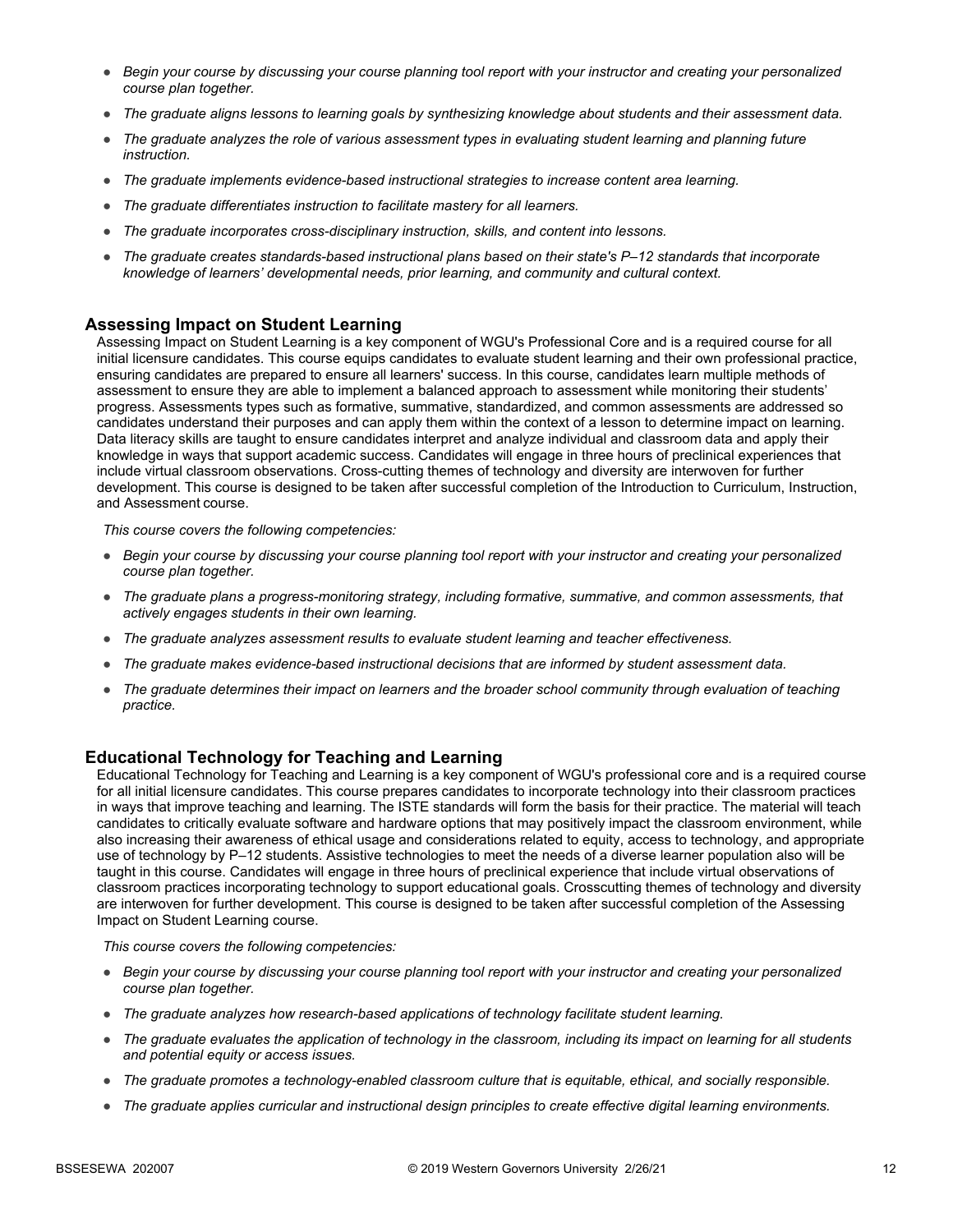- *The graduate recommends technology as an assessment tool to encompass multiple learner needs, provide in the moment feedback, and inform instruction.*
- *The graduate fosters student self-directedness and independent learning through the use of technology.*

### **General Education**

#### **English Composition I**

English Composition I introduces candidates to the types of writing and thinking that are valued in college and beyond. Candidates will practice writing in several genres with emphasis placed on writing and revising academic arguments. Instruction and exercises in grammar, mechanics, research documentation, and style are paired with each module so that writers can practice these skills as necessary. Composition I is a foundational course designed to help candidates prepare for success at the college level. There are no prerequisites for English Composition I.

*This course covers the following competencies:*

- *Begin your course by discussing your course planning tool report with your instructor and creating your personalized course plan together.*
- *The graduate applies appropriate grammatical rules, sentence structure, and writing conventions.*
- *The graduate selects appropriate rhetorical strategies that improve writing and argumentation.*
- *The graduate appropriately uses a given writing style.*
- *The graduate uses appropriate writing and revision strategies.*
- *The graduate integrates credible and relevant sources into written arguments.*
- *The graduate composes an appropriate narrative for a given context.*
- *The graduate composes an appropriate argumentative essay for a given context.*

#### **Integrated Physical Sciences**

This course provides students with an overview of the basic principles and unifying ideas of the physical sciences: physics, chemistry, and earth sciences. Course materials focus on scientific reasoning and practical, everyday applications of physical science concepts to help students integrate conceptual knowledge with practical skills.

*This course covers the following competencies:*

- *Begin your course by discussing your course planning tool report with your instructor and creating your personalized course plan together.*
- *The graduate describes the nature and process of science.*
- *The graduate examines applications of physics including fundamental concepts such as forces, motion, energy, and waves.*
- *The graduate examines applications of key chemistry concepts including the structure of matter and the behavior and conservation of matter in chemical reactions.*
- *The graduate describes the underlying organization, interactions, and processes within the Earth system including the Earth's structure and atmosphere, and Earth's interactions within the solar system.*

#### **College Algebra**

This course provides further application and analysis of algebraic concepts and functions through mathematical modeling of real-world situations. Topics include: real numbers, algebraic expressions, equations and inequalities, graphs and functions, polynomial and rational functions, exponential and logarithmic functions, and systems of linear equations.

- *Begin your course by discussing your course planning tool report with your instructor and creating your personalized course plan together.*
- *The graduate classifies and performs operations on real numbers; solves linear equations and inequalities; connects a linear equation to its graph; and identifies a function.*
- *The graduate solves systems of linear equations and their related applications.*
- *The graduate simplifies and factors polynomial expressions, and solves polynomial equations.*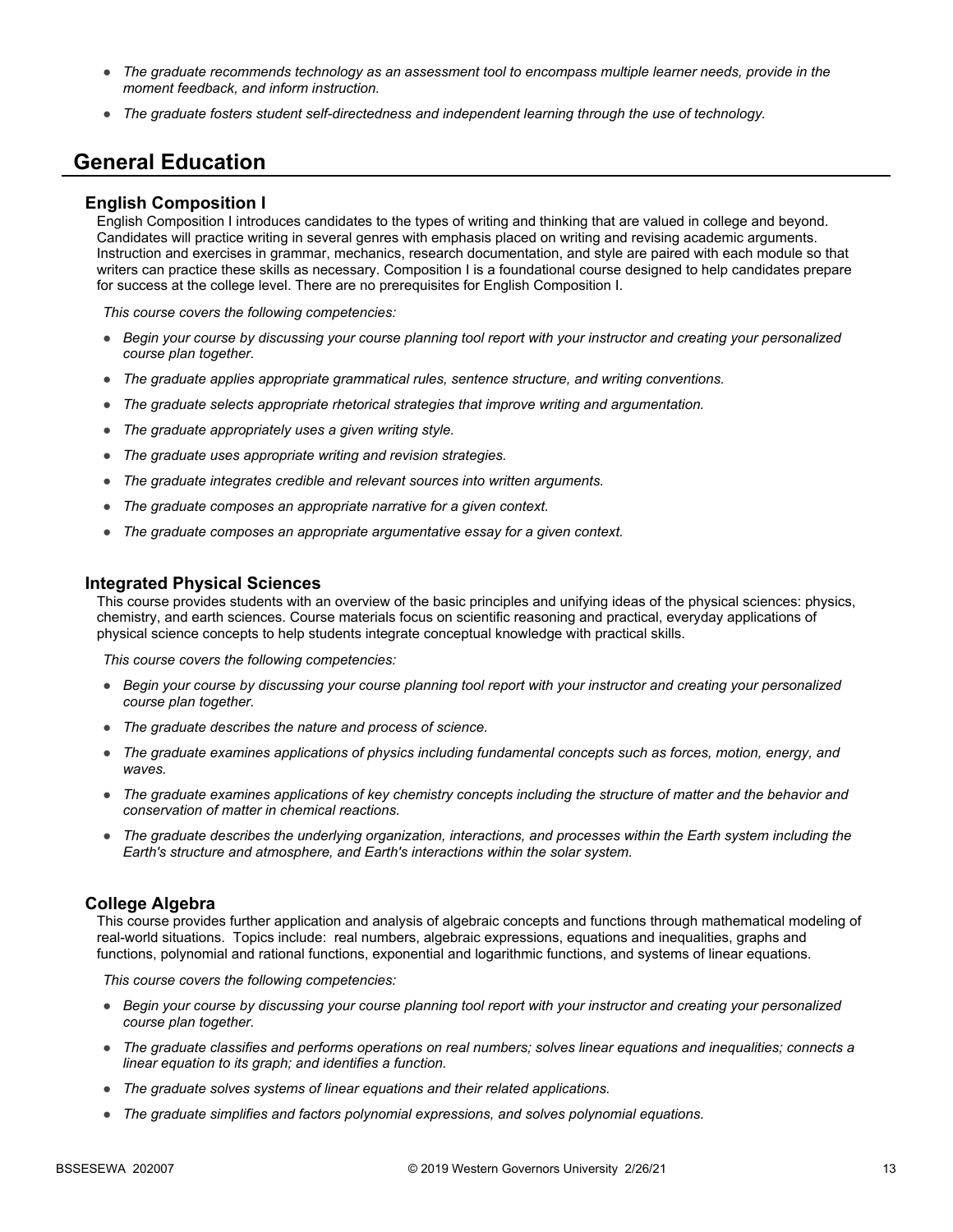- *The graduate simplifies rational, radical, and quadratic expressions, solves corresponding equations, and extends this knowledge to the study of functions.*
- *The graduate combines functions, finds inverse functions, solves exponential and logarithmic equations and functions.*

### **English Composition II**

English Composition II introduces candidates to the types of research and writing that are valued in college and beyond. Candidates will practice writing, with emphasis placed on research, writing, and revising an academic argument. Instruction and exercises in grammar, mechanics, research documentation, and style are paired with each module so that writers can practice these skills as necessary. Composition II is a foundational course designed to help candidates prepare for success at the college level. Composition I is the prerequisite for Composition II.

*This course covers the following competencies:*

- *Begin your course by discussing your course planning tool report with your instructor and creating your personalized course plan together.*
- *The graduate evaluates the quality, credibility, and relevance of evidence in order to integrate evidence into a final research paper.*
- *The graduate applies steps of the writing process appropriately to improve quality of writing.*
- *The graduate composes an argumentative research paper.*

### **Introduction to Communication**

This introductory communication course allows candidates to become familiar with the fundamental communication theories and practices necessary to engage in healthy professional and personal relationships. Candidates will survey human communication on multiple levels and critically apply the theoretical grounding of the course to interpersonal, intercultural, small group, and public presentational contexts. The course also encourages candidates to consider the influence of language, perception, culture, and media on their daily communicative interactions. In addition to theory, candidates will engage in the application of effective communication skills through systematically preparing and delivering an oral presentation. By practicing these fundamental skills in human communication, candidates become more competent communicators as they develop more flexible, useful, and discriminatory communicative practices in a variety of contexts. Note: There are references within this video to Taskstream. If Taskstream is not part of your student experience, please disregard, and locate your task(s) within your course.

*This course covers the following competencies:*

- *Begin your course by discussing your course planning tool report with your instructor and creating your personalized course plan together.*
- *The graduate applies foundational elements of effective communication.*
- *The graduate applies appropriate communication strategies in interpersonal and group contexts.*
- *The graduate utilizes appropriate presentational communication strategies in personal and professional settings.*

### **Applied Probability and Statistics**

Applied Probability and Statistics helps candidates develop competence in the fundamental concepts of basic statistics including introductory algebra and graphing; descriptive statistics; regression and correlation; and probability. Statistical data and probability are used in everyday life, science, business, information technology, and educational settings to make informed decisions about the validity of studies and the effect of data on decisions. This course discusses what constitutes sound research design and how to appropriately model phenomena using statistical data. Additionally, the content covers simple probability calculations based on events that occur in the business and IT industries. No prerequisites are required for this course.

- *Begin your course by discussing your course planning tool report with your instructor and creating your personalized course plan together.*
- *The graduate applies the operations, processes, and procedures of fractions, decimals, and percentages to evaluate quantitative expressions.*
- *The graduate applies the operations, processes, and procedures of basic algebra to evaluate quantitative expressions, and to solve equations and inequalities.*
- *The graduate evaluates categorical and quantitative data pertaining to a single variable using appropriate graphical*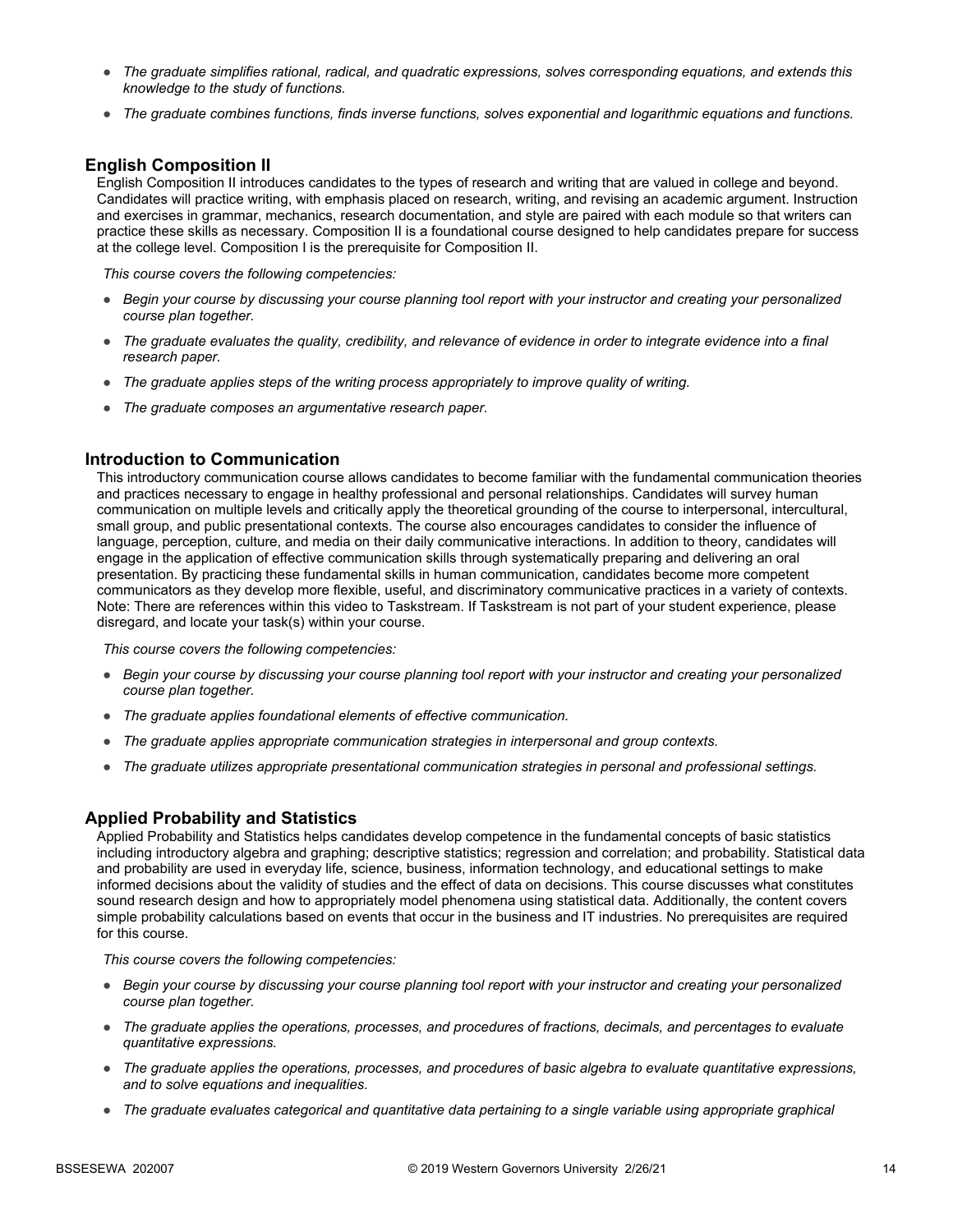*displays and numerical measures.*

- *The graduate evaluates the relationship between two variables through interpretation of visual displays and numerical measures.*
- *The graduate evaluates the relationship between two quantitative variables through correlation and regression.*
- *The graduate applies principles and methods of probability-based mathematics to explain and solve problems.*

### **Survey of United States History**

This course presents a broad and thematic survey of U.S. history from European colonization to the mid-twentieth century. Students will explore how historical events and major themes in American history have affected a diverse population.

*This course covers the following competencies:*

- *Begin your course by discussing your course planning tool report with your instructor and creating your personalized course plan together.*
- *The graduate analyzes the colonial experience and the foundations of the American Revolution.*
- *The graduate analyzes the challenges of partisan politics and sectionalism in the Early Republic and Civil War eras.*
- *The graduate examines the major changes that defined the United States in the late-nineteenth and early-twentieth centuries.*
- *The graduate explains significant international and domestic challenges that the United States confronted since World War I.*

#### **Introduction to Humanities**

This introductory humanities course allows candidates to practice essential writing, communication, and critical thinking skills necessary to engage in civic and professional interactions as mature, informed adults. Whether through studying literature, visual and performing arts, or philosophy, all humanities courses stress the need to form reasoned, analytical, and articulate responses to cultural and creative works. Studying a wide variety of creative works allows candidates to more effectively enter the global community with a broad and enlightened perspective.

*This course covers the following competencies:*

- *Begin your course by discussing your course planning tool report with your instructor and creating your personalized course plan together.*
- *The graduate assesses the development of humans through the study of key concepts, disciplines, and primary influences of the humanities.*
- *The graduate analyzes the primary contributions and characteristics of humanities during the Classical period.*
- *The graduate analyzes the primary contributions and characteristics of humanities during the Renaissance.*
- *The graduate analyzes the primary contributions and characteristics of humanities during the Neoclassical and Enlightenment period.*
- *The graduate analyzes the primary contributions and characteristics of humanities during the Romantic period.*
- *The graduate analyzes the primary contributions and characteristics of humanities during the Realism movement.*

### **General Science Content**

#### **Natural Science Lab**

This course gives you an introduction to using the scientific method and engaging in scientific research to reach conclusions about the natural world. You will design and carry out an experiment to investigate a hypothesis by gathering quantitative data.

- *Begin your course by discussing your course planning tool report with your instructor and creating your personalized course plan together.*
- *The graduate evaluates academic sources for their credibility and relevance to a chosen research topic on a natural world phenomenon.*
- *The graduate accurately executes the process of scientific inquiry through experimentation in the natural world.*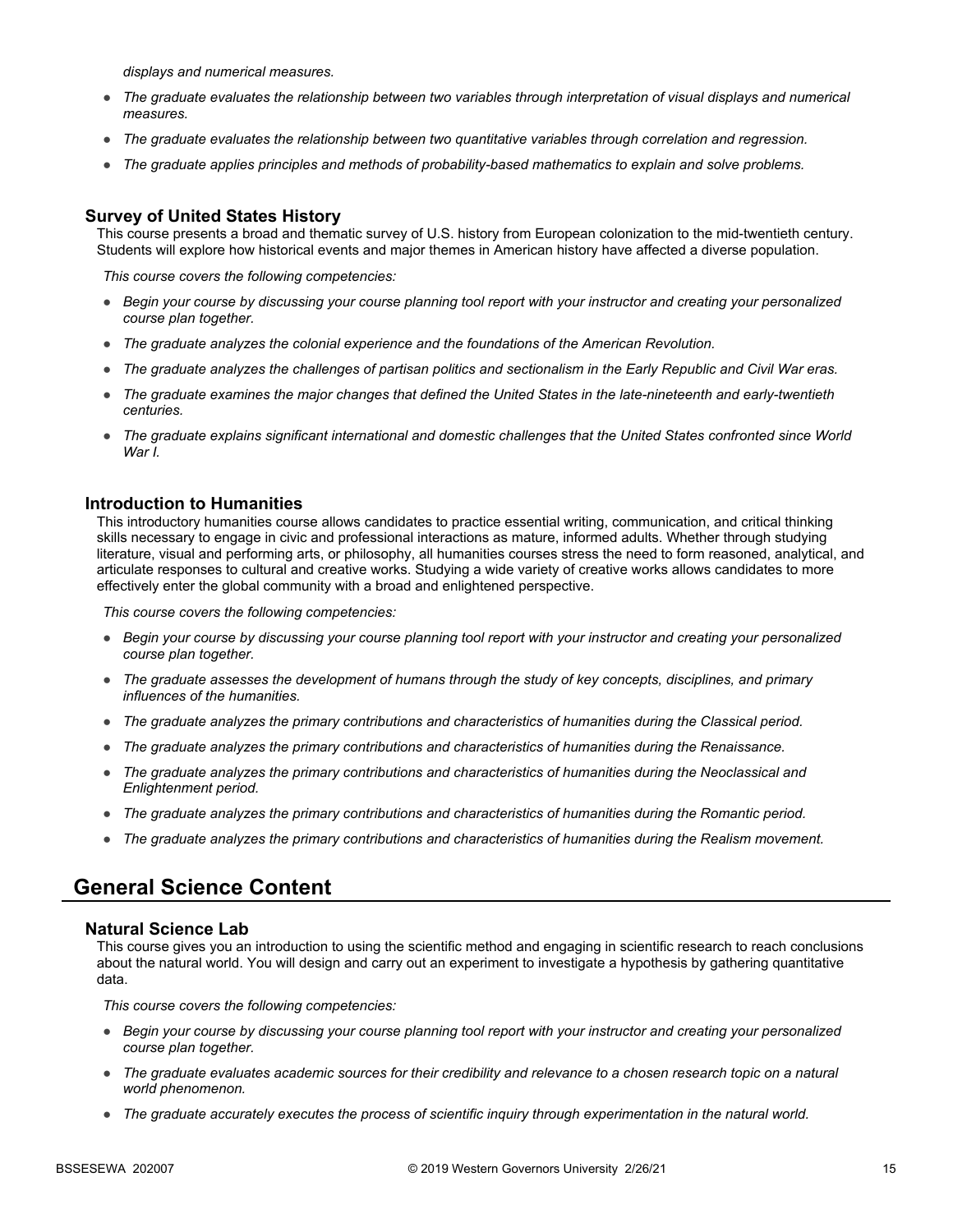● *The graduate draws conclusions based on academic research and scientific inquiry.*

#### **Introduction to Biology**

This course is a foundational introduction to the biological sciences. The overarching theories of life from biological research are explored as well as the fundamental concepts and principles of the study of living organisms and their interaction with the environment. Key concepts include how living organisms use and produce energy; how life grows, develops, and reproduces; how life responds to the environment to maintain internal stability; and how life evolves and adapts to the environment.

*This course covers the following competencies:*

- *Begin your course by discussing your course planning tool report with your instructor and creating your personalized course plan together.*
- *The graduate analyzes the characteristics and classifications of living organisms.*
- *The graduate analyzes the basic chemical composition of cells and the basic processes that happen at the cellular level.*
- *The graduate analyzes different types of cells based on their structures and biological functions.*
- *The graduate analyzes the biological basis for and patterns of heredity and gene expression.*
- *The graduate analyzes inter-dependencies of organisms and their environments.*

### **Ecology and Environmental Science**

Ecology and Environmental Science is an introductory course for undergraduate students seeking initial licensure or endorsement in secondary or middle grade science education. The course explores the relationships between organisms and their environment, including population ecology, communities, adaptations, distributions, interactions, and the environmental factors controlling these relationships. This course has no prerequisites.

*This course covers the following competencies:*

- *Begin your course by discussing your course planning tool report with your instructor and creating your personalized course plan together.*
- *The graduate examines ecosystems to analyze the relationship between populations and the environment.*
- *The graduate examines the flow of energy in an ecosystem to assess how changes in that flow affect biodiversity.*
- *The graduate analyzes biogeochemical cycles to explain the importance of these cycles to global processes.*
- *The graduate researches environmental challenges to discuss potential solutions.*
- *The graduate assesses the challenges associated with resource management in order to compare potential sustainable solutions.*

#### **General Physics**

This course provides a broad overview of the principles of mechanics, thermodynamics, wave motion, modern physics, and electricity and magnetism. and invites students to apply them by solving problems, performing labs, and reflecting on concepts and ideas.

*This course covers the following competencies:*

- *Begin your course by discussing your course planning tool report with your instructor and creating your personalized course plan together.*
- *The graduate has a broad understanding of energy, including mechanics, heat, and electricity and magnetism.*
- *The graduate has a broad understanding of wave motion and atomic nuclear physics.*

### **Geology I: Physical**

Geology I: Physical provides undergraduate students seeking initial licensure or endorsement in secondary science education with an introduction to minerals and rocks, the physical features of the Earth, and the internal and surface processes that shape those features. This course has no prerequisites.

*This course covers the following competencies:*

● *Begin your course by discussing your course planning tool report with your instructor and creating your personalized*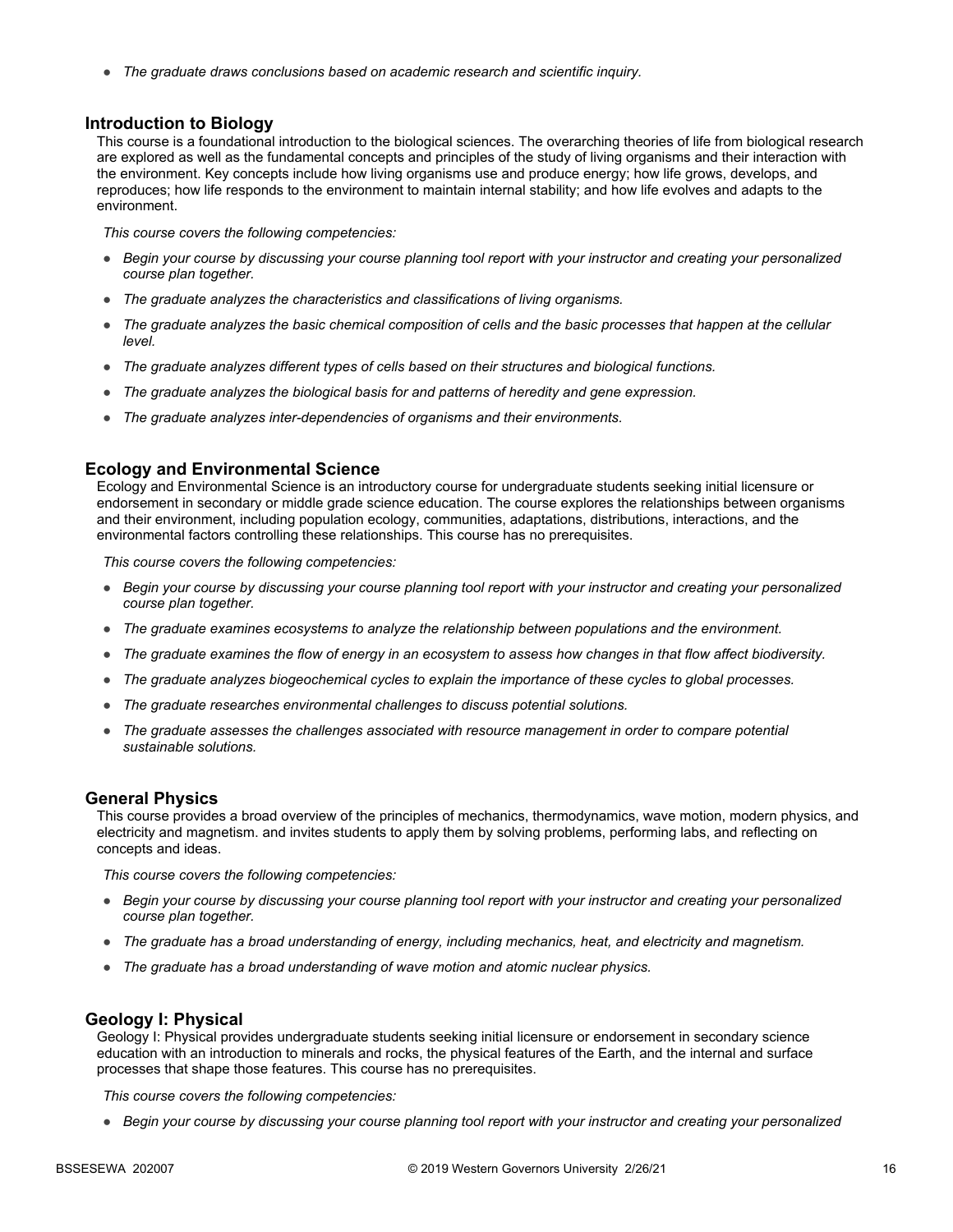*course plan together.*

- The graduate traces Western history of Earth sciences to discuss key concepts and famous scientists in a cultural *context.*
- *The graduate analyzes composition, location, movement, and physical evidence of tectonic plates to distinguish landforms and geologic features.*
- *The graduate analyzes minerals and rocks for the purpose of identification and classification.*
- *The graduate examines Earth's internal processes to discuss Earth's magnetic field, convection currents in the mantle, and plate tectonic activity.*
- *The graduate examines weathering, erosion, and deposition of sediments by gravity, wind, water, and ice to describe landform and geologic features.*
- *The graduate analyzes topographical and geologic maps to deduce landform and geologic features.*
- *The graduate examines solar system objects, including composition, properties, location, and origin, to determine Earth's evolution within the solar system.*

### **Education**

### **Survey of Pacific Northwest History for Educators**

Survey of Pacific Northwest History is an overview of the historical, geographic, social, and economic development of the Pacific Northwest region of the United States, with a special emphasis on the Native American population who were the region's first inhabitants. The purpose of the course is to increase the candidate's awareness and sensitivity to the varying needs of their students based upon these populations. This course stresses the importance of relationships with local tribes and their continuous contributions to the development of Washington State and local communities and utilizes the Since Time Immemorial curriculum developed by Washington's Office of the Superintendent of Public Instruction. There are no prerequisites for this course.

*This course covers the following competencies:*

- *Begin your course by discussing your course planning tool report with your instructor and creating your personalized course plan together.*
- *The graduate analyzes the relationship between the geographic features of the Pacific Northwest and the culture and customs of the original peoples inhabiting the region (pre-European contact).*
- *The graduate analyzes the effects of contact, colonization, wars, and treaties on the cultural, social, and political structures of the Pacific Northwest.*
- *The graduate analyzes the influence of early industrialization, urbanization, and social movements on the Pacific Northwest Region.*
- *The graduate analyzes the impact of contemporary social, political, economic, and environmental changes in the Pacific Northwest.*

### **Science Methods—Secondary Earth Science**

Science Methods—Secondary Earth Science provides an introduction to teaching methods specific to science for undergraduate students seeking initial licensure or endorsement in secondary earth science. Course content focuses on the design and teaching of standards-based lessons using the three dimensions of science (science and engineering practices, crosscutting concepts, and disciplinary core ideas) and the appropriate integration of technology into those lessons. Students in this course work within their content areas to evaluate, enhance, and plan appropriate science instruction. This course includes laboratory safety training and certification, which includes safe laboratory practices and procedures for science classrooms and the proper use of personal protective equipment. A prerequisite for this course is Instructional Planning and Presentation.

- *Begin your course by discussing your course planning tool report with your instructor and creating your personalized course plan together.*
- *The graduate analyzes connections among the three dimensions of science instruction—disciplinary core ideas, crosscutting concepts, and science and engineering practices—to prepare and plan for instruction.*
- *The graduate integrates technology into science activities to support student engagement and content mastery.*
- *The graduate develops assessment strategies that measure three-dimensional science learning to determine the*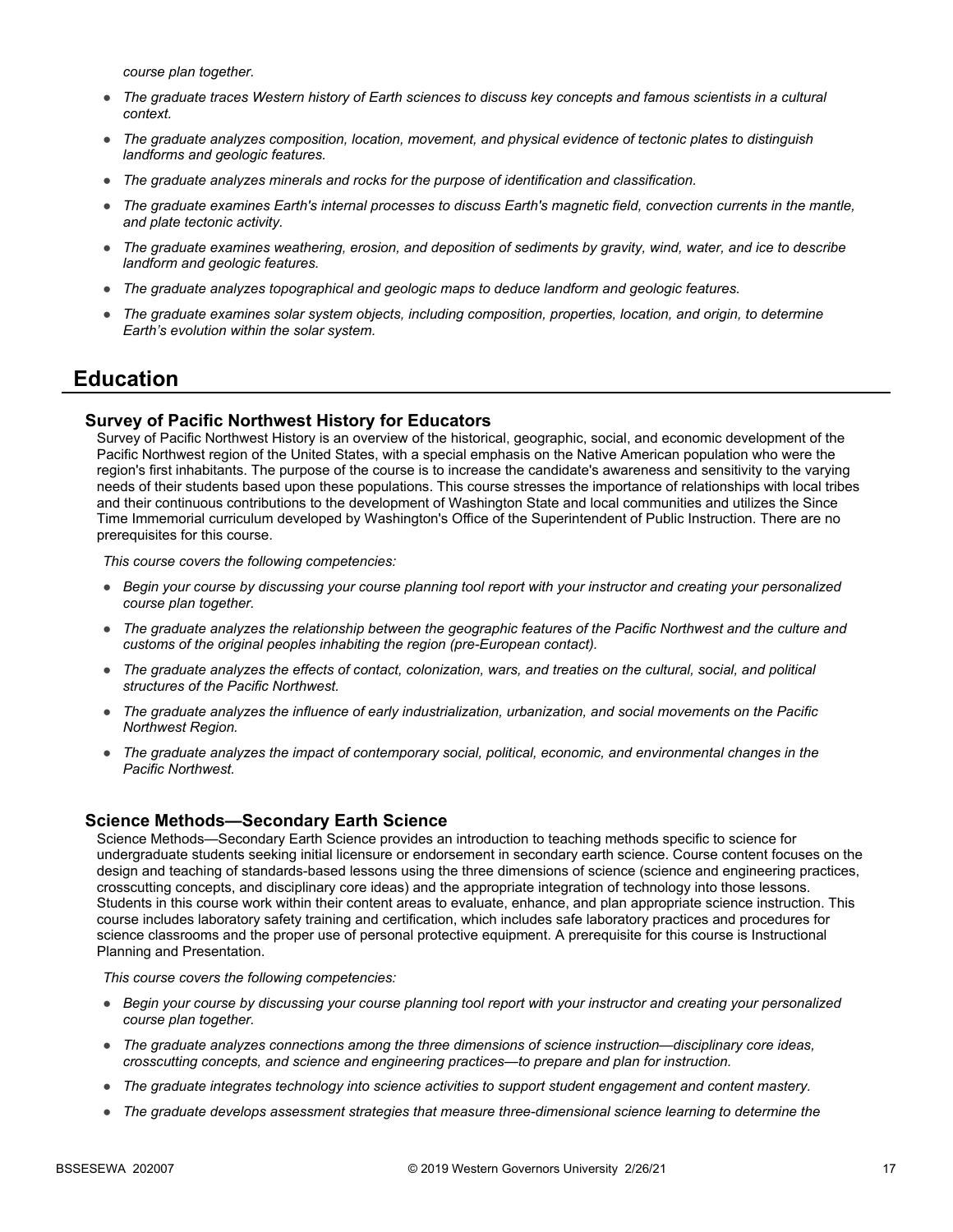*effectiveness of teaching and learning experiences.*

- *The graduate develops lessons that integrate the three dimensions of science with applicable technologies to connect scientific concepts and phenomena.*
- *The graduate develops plans for the use, storage, and maintenance of science materials and protective equipment and for the care of living organisms to comply with district, state, and federal safety, ethical, and legal standards for science teachers.*
- *The graduate establishes an emergency response plan to prepare for potential emergency situations in the science learning environment.*

### **Chemistry Content**

#### **Chemistry with Lab**

Chemistry with Lab for undergraduates provides students seeking initial teacher licensure in middle grades science or secondary physics, biological science, or earth science with an introduction to the field of chemistry, the branch of science that studies the composition, structure, properties, and behavior of matter. Designed for those not majoring in chemistry education, this course highlights how the topics covered can be applied within various branches of science. This course provides students with opportunities to examine the electronic structure of atoms, study periodic trends, name chemical compounds, write chemical formulas, determine the structure of molecules, balance chemical reactions, and discover the changing states of matter. Laboratory experiences facilitate the study of matter and the application of laboratory safety and maintenance procedures. Concepts in Science for undergraduates is a prerequisite for this course.

*This course covers the following competencies:*

- *Begin your course by discussing your course planning tool report with your instructor and creating your personalized course plan together.*
- *The graduate explains how chemistry is applied within other sciences to understand its relevance within the physical and natural world.*
- *The graduate conducts safe and effective investigations to test hypotheses and draw conclusions.*
- *The graduate determines the electronic structure of atoms and periodic trends to compare the properties of various substances.*
- *The graduate names basic compounds, using the periodic table and IUPAC rules, to identify their composition.*
- *The graduate explains how chemical bonds and electron orientation impact the structures and behavior of molecules to understand the composition of matter.*
- *The graduate balances chemical equations to follow the Law of Conservation of Matter.*
- *The graduate determines quantities of heat released or absorbed during chemical reactions to examine relationships between heat and other forms of energy.*
- *The graduate explains how matter changes from one state to another to determine the causes and effects of such transformations.*

### **Geosciences Content**

#### **Geology II: Earth Systems**

Geology II: Earth Systems provides undergraduate students seeking licensure or endorsement in secondary science education with an examination of the geosphere, atmosphere, hydrosphere, biosphere, and the dynamic equilibrium of these systems over geologic time. This course also examines the history of Earth and its life-forms, with an emphasis in meteorology. Geology I: Physical is a prerequisite for this course.

- *Begin your course by discussing your course planning tool report with your instructor and creating your personalized course plan together.*
- *The graduate maps the structure and function of Earth's geosphere for soil utility in the environment.*
- *The graduate examines the structure and composition of Earth's atmosphere to distinguish its current atmosphere from historical and other planetary atmospheres.*
- *The graduate evaluates physical meteorological principles and processes to predict weather patterns and the movement of air masses.*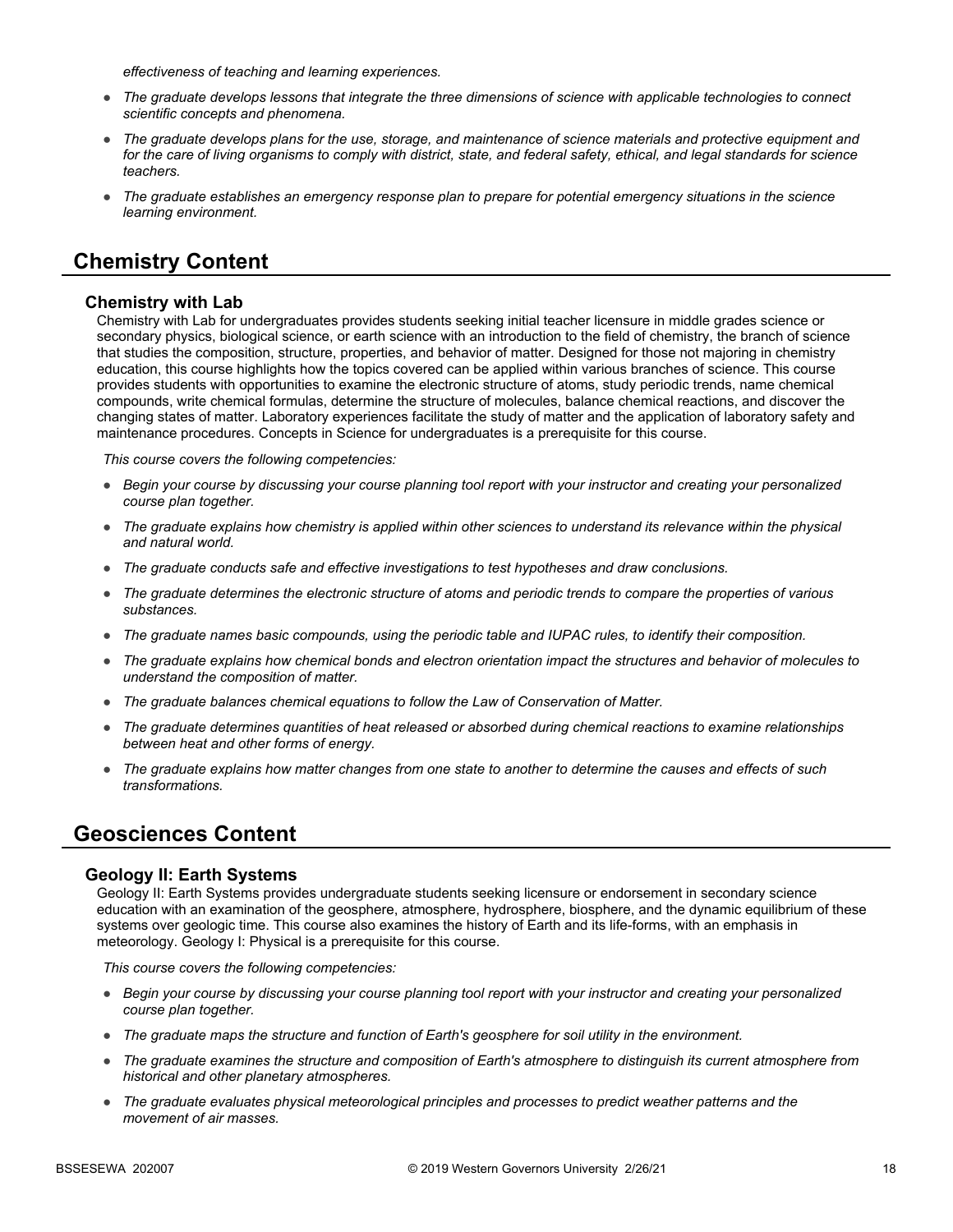- *The graduate analyzes various factors and influences on climate to anticipate long-term effects.*
- *The graduate examines the structure and function of Earth's surface water, ice, groundwater, and oceans to explain global water management.*
- *The graduate discusses Earth's history and life-forms to trace physical and biological evolutionary processes on this planet.*
- *The graduate analyzes how Earth's systems (i.e., biosphere, geosphere, atmosphere, and hydrosphere) interface and evolve over geologic time to teach biologic, geologic, atmospheric, meteorologic, and hydrologic interaction.*

#### **Astronomy**

Astronomy provides undergraduate students seeking initial licensure or endorsement in secondary or middle grade science education with essential knowledge of astronomy. It explores Western history and basic physics of astronomy, phases of the moon and seasons, composition and properties of solar system bodies, stellar evolution and remnants, properties and scale of objects and distances within the universe, and introductory cosmology. General Physics is a prerequisite for this course.

*This course covers the following competencies:*

- *Begin your course by discussing your course planning tool report with your instructor and creating your personalized course plan together.*
- *The graduate traces Western history of astronomy to place key concepts and famous scientists in cultural context.*
- *The graduate applies tools and techniques necessary to study astronomical objects and events.*
- *The graduate evaluates composition and structure of our solar system to describe Earth's place and evolution.*
- *The graduate discusses classification and life cycle of stars, such as our sun and its fate, to explain the diversity of celestial objects, including stellar remnants.*
- *The graduate critiques the structure, composition, and classification of the Milky Way and other galaxies as well as concepts of cosmology and the Doppler effect of light to explain the physical evolution of the universe.*

#### **The Ocean Systems**

In this course, learners investigate the complex ocean system by looking at the way its components—atmosphere, biosphere, geosphere, and hydrosphere—interact. Specific topics include: origins of Earth's oceans and the early history of life; physical characteristics and geologic processes of the ocean floor; chemistry of the water molecule; energy flow between air and water, and how ocean surface currents and deep circulation patterns affect weather and climate; marine biology and why ecosystems are an integral part of the ocean system; the effects of human activity; and the role of professional educators in teaching about ocean systems.

*This course covers the following competencies:*

- *Begin your course by discussing your course planning tool report with your instructor and creating your personalized course plan together.*
- *The graduate demonstrates knowledge of oceans, their formation, and the interconnections between ocean systems, the atmosphere, the biosphere, and the geosphere.*
- *The graduate analyzes how properties of seawater affect the ocean systems.*
- *The graduate analyzes ocean currents and how they influence weather and climate.*
- *The graduate analyzes the interrelationships of life forms, natural systems, and cycles within the ocean environment.*
- *The graduate utilizes knowledge of ocean systems, environmental challenges, oceanographic and interdisciplinary methods, and pedagogical techniques to effectively teach others about the ocean systems.*

#### **Earth Science: Content Knowledge**

This course covers the advanced content knowledge that a secondary earth science teacher is expected to know and understand. Topics include basic scientific principles of earth and space sciences, tectonics and internal earth processes, earth materials and surface processes, history of the Earth and its life-forms, Earth's atmosphere and hydrosphere, and astronomy.

*This course covers the following competencies:*

● *Begin your course by discussing your course planning tool report with your instructor and creating your personalized course plan together.*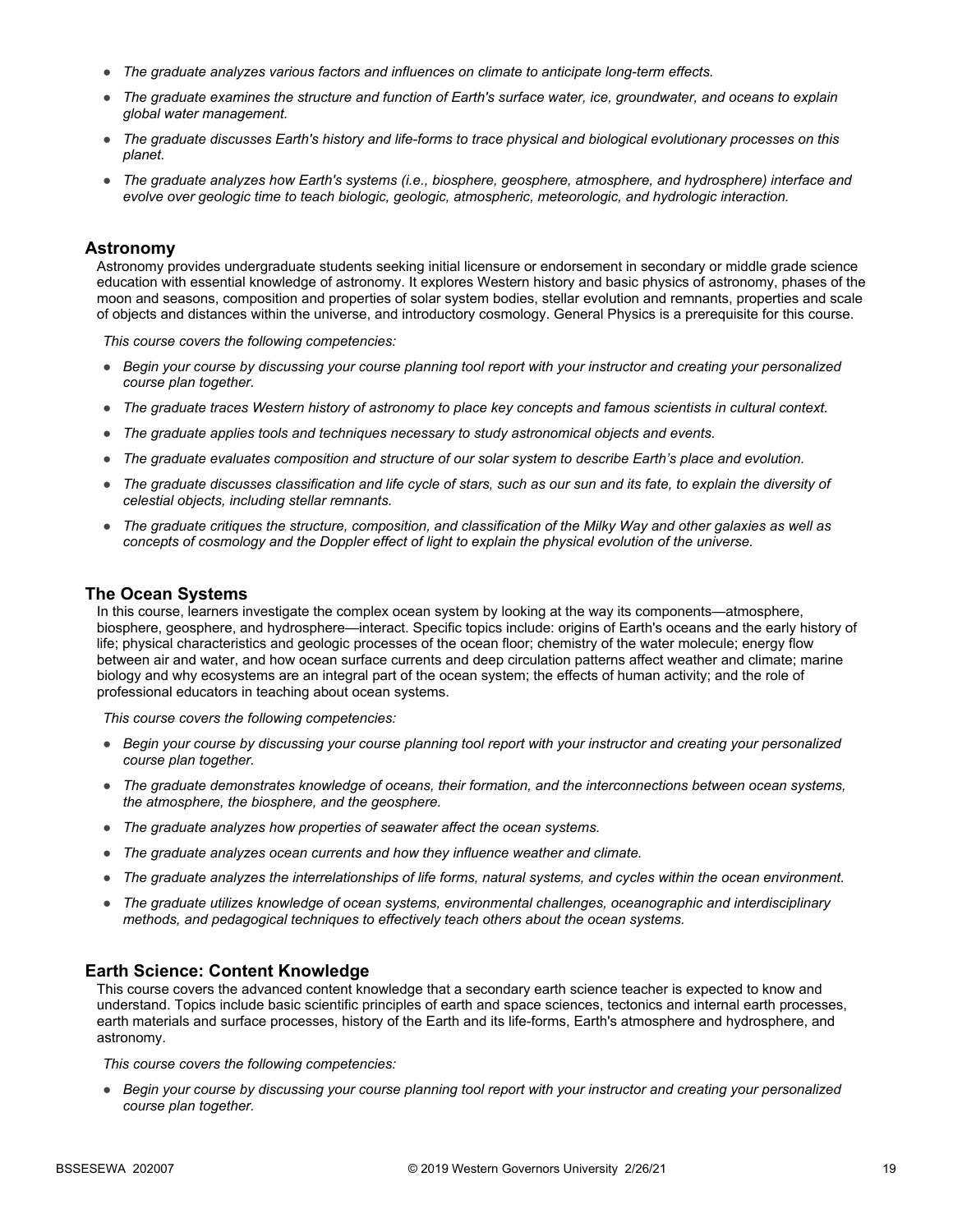- *The graduate synthesizes concepts and processes from across the earth and space sciences to generate a comprehensive understanding of the field.*
- *The graduate verifies that they possess the requisite earth and space sciences knowledge and skills by passing the*  earth and space sciences content knowledge test required to become a beginning teacher of secondary school earth *and space science.*

# **Science Education**

### **Science, Technology, and Society**

Science, Technology, and Society explores the ways in which science influences and is influenced by society and technology. Science is a humanistic and social endeavor and serves the needs of ever-changing societies by providing methods for observing, questioning, discovering, and communicating information about the physical and natural world. This course prepares educators to explain the nature and history of science, the various applications of science, and the scientific and engineering processes used to conduct investigations, make decisions, and solve problems. There are no prerequisites for this course.

*This course covers the following competencies:*

- *Begin your course by discussing your course planning tool report with your instructor and creating your personalized course plan together.*
- *The graduate analyzes the relationships among themes that appear across multiple scientific ideas.*
- *The graduate analyzes the nature of science, including how science distinguishes itself from other ways of knowing.*
- *The graduate analyzes the historical development of science, including how scientific knowledge evolves.*
- *The graduate analyzes the various ways in which science, technology, and society are interrelated.*
- *The graduate analyzes socially relevant scientific issues to make informed decisions based on data and context.*
- *The graduate analyzes the principles, processes, and assumptions of investigations in science to engage students in the nature of inquiry.*
- *The graduate uses technology tools and mathematics to improve investigations and the communication of results.*
- *The graduate formulates testable hypotheses for scientific investigations.*
- *The graduate conducts investigations in science to solve open-ended problems using appropriate scientific methods.*

### **Pedagogy**

### **Secondary Reading Instruction and Interventions**

Secondary Reading Instruction and Interventions explores the comprehensive, student-centered response to intervention (RTI) model used to identify and address the needs of learners in middle school and high school who struggle with reading comprehension and/or information retention. Course content provides educators with effective strategies designed to scaffold instruction and help learners develop increased skill in the following areas: reading, vocabulary, text structures and genres, and logical reasoning related to the academic disciplines. This course is designed to be taken after successful completion of the Introduction to Curriculum, Instruction, and Assessment course OR Introduction to Instructional Planning and Presentation AND Instructional Planning and Presentation in Special Education.

- *Begin your course by discussing your course planning tool report with your instructor and creating your personalized course plan together.*
- *The graduate explains how the Response to Intervention (RTI) approach identifies, monitors, and differentiates instruction to ensure that struggling readers obtain the appropriate support and interventions to improve academic progress.*
- *The graduate develops effective vocabulary instruction to enhance students' reading comprehension in the content areas.*
- *The graduate integrates knowledge of effective comprehension strategies to help students monitor and improve their own comprehension when reading.*
- The graduate integrates reading strategies that scaffold instruction for students when reading increasingly complex *texts.*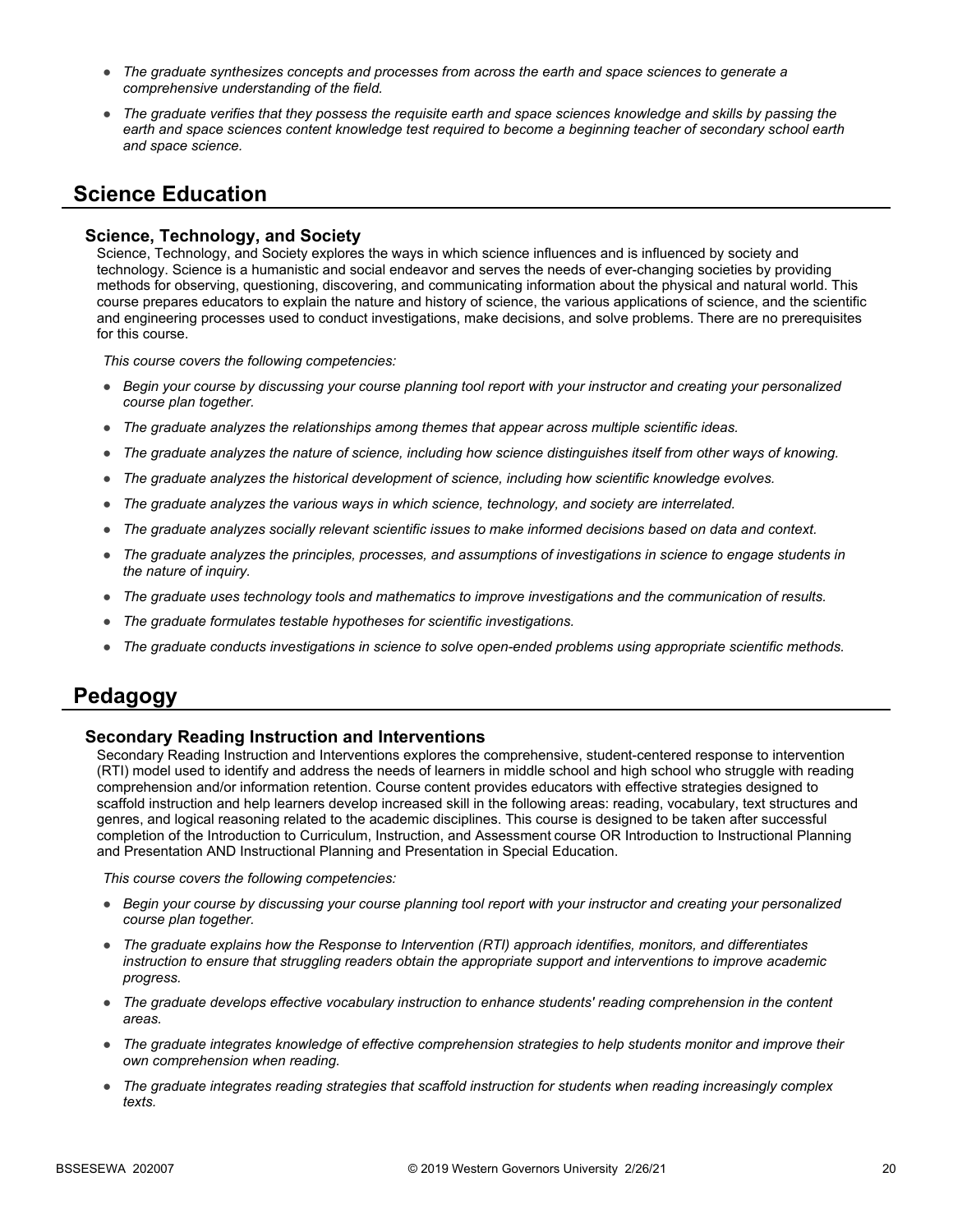● *The graduate integrates reading assessments to make informed instructional and placement decisions.*

### **Secondary Disciplinary Literacy**

Secondary Disciplinary Literacy examines teaching strategies designed to help learners in middle and high school improve upon the literacy skills required to read, write, and think critically while engaging content in different academic disciplines. Themes include exploring how language structures, text features, vocabulary, and context influence reading comprehension across the curriculum. The course highlights strategies and tools designed to help teachers assess the reading comprehension and writing proficiency of learners and provides strategies to support students' reading and writing success in all curriculum areas. This course has no prerequisites.

*This course covers the following competencies:*

- *Begin your course by discussing your course planning tool report with your instructor and creating your personalized course plan together.*
- *The graduate distinguishes between the basic strategies used to facilitate comprehension in the content areas and the specialized reading practices needed to comprehend text in a specific discipline.*
- *The graduate integrates discipline-specific literacy instruction to help students understand the text structures, vocabulary, and language knowledge required for specific disciplines.*
- *The graduate plans writing activities that promote understanding of discipline-specific content through the organization, analysis, and synthesis of ideas.*
- *The graduate creates authentic learning tasks and activities that provide students with opportunities to demonstrate discipline specific understandings.*
- *The graduate integrates instructional strategies and materials in disciplinary literacy practices to enhance student understanding within the disciplines.*

### **Field Experience**

#### **Preclinical Experiences in Science**

Preclinical Experiences in Science provides students the opportunity to observe and participate in a wide range of inclassroom teaching experiences in order to develop the skills and confidence necessary to be an effective teacher. Students will reflect on and document the 75 hours of in-classroom observation and experience in their performance assessments. Prior to entering the classroom for the observations, students will be required to meet several requirements including a cleared background check, passing scores on the state or WGU required basic skills exam and a completed resume.

*This course covers the following competencies:*

- *The graduate develops a classroom management plan that integrates best practices for engagement and motivation.*
- The graduate evaluates the theoretical and practical implications of various content knowledge applications, tools of *inquiry, instructional strategies, models and trends in the context of classrooms and schools.*
- *The graduate collaborates with a mentor teacher in the planning and delivery of instruction in a classroom setting.*
- *The graduate evaluates the theoretical and practical implications of various strategies that are intended to support the use of academic language, metacognition, and communication in classroom contexts.*
- *The graduate evaluates the theoretical and practical applications of various assessment practices as they relate to student learning and instructional design.*
- *The graduate evaluates various applications of technological integration in support of learning for all students.*
- *The graduate evaluates the theoretical, legal, ethical, and practical applications of teaching students with exceptional learning needs.*
- *The graduate evaluates educational observations and experiences connected to professional practices to support the development of appropriate teaching dispositions and a personal teaching philosophy.*

### **Demonstration Teaching**

### **Supervised Demonstration Teaching in Science, Observations 1 and 2**

Supervised Demonstration Teaching in Science involves a series of classroom performance observations by the host teacher and clinical supervisor that develop comprehensive performance data about the teacher candidate's skills.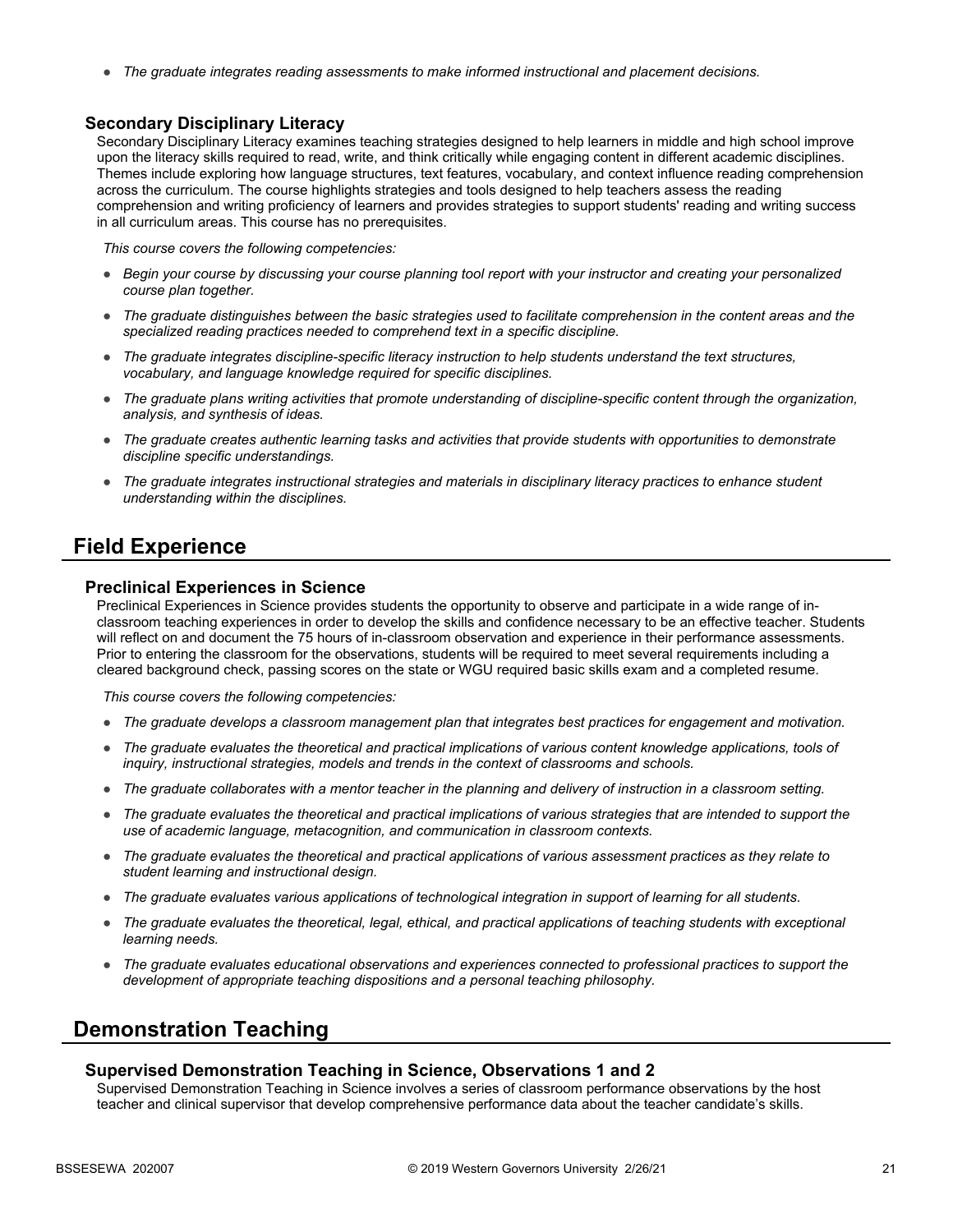### **Supervised Demonstration Teaching in Science, Observation 3 and Midterm**

Supervised Demonstration Teaching in Science involves a series of classroom performance observations by the host teacher and clinical supervisor that develop comprehensive performance data about the teacher candidate's skills.

### **Supervised Demonstration Teaching in Science, Observations 4 and 5**

Supervised Demonstration Teaching in Science involves a series of classroom performance observations by the host teacher and clinical supervisor that develop comprehensive performance data about the teacher candidate's skills.

### **Supervised Demonstration Teaching in Science, Observation 6 and Final**

Supervised Demonstration Teaching in Science involves a series of classroom performance observations by the host teacher and clinical supervisor that develop comprehensive performance data about the teacher candidate's skills.

#### **Teacher Performance Assessment in Science**

Teacher Performance Assessment in Science is a culmination of the wide variety of skills learned in the Teachers College at WGU. In order to be a competent and independent classroom teacher, students will showcase a collection of content, planning, instructional, and reflective skills in this professional assessment.

*This course covers the following competencies:*

- *The graduate evaluates the teaching context to accommodate student differences to plan for instruction and assessment.*
- *The graduate plans learning environments that support individual learning, collaboration, and positive social interaction.*
- *The graduate plans comprehensive learning segments of instruction and assessment that align with standards and the needs of students.*
- *The graduate applies instructional strategies that promote learning, engage students, and provide differentiated instruction.*
- *The graduate integrates strategies to develop academic language that facilitates effective student participation and engagement in learning.*
- *The graduate utilizes assessment data to profile student learning, communicate information about student progress and achievement, and guide and modify instruction.*
- *The graduate evaluates teaching experiences including the planning and implementing of curriculum and instruction through ongoing reflection.*

### **Professional Portfolio**

Professional Portfolio requires candidates to create an online teaching portfolio that demonstrates professional beliefs, growth, and effective teaching practices from the Demonstration Teaching experience. The portfolio includes reflective essays (educational beliefs, professional growth, and collaboration with stakeholders) and professional artifacts (resume and artifacts with commentary on academic language, systems of student support, education technology, and professional communication with families) developed and acquired during Demonstration Teaching.

*This course covers the following competencies:*

- *The graduate recommends improvements for instruction and professional practice through personal reflection.*
- *The graduate integrates technology into classroom learning experiences to enhance student learning and monitor academic progress.*
- *The graduate demonstrates ethical responsibilities and appropriate teaching dispositions, including those outlined in the Western Governors University Teachers College Code of Ethics.*
- *The graduate recommends strategies that support the development of academic language for all students.*
- *The graduate integrates a variety of strategies and resources to differentiate instruction and meet the needs of diverse learners.*
- *The graduate develops appropriate plans for professional growth in subject matter knowledge and pedagogical skills, including habits and skills of continual inquiry and learning.*

### **Cohort Seminar**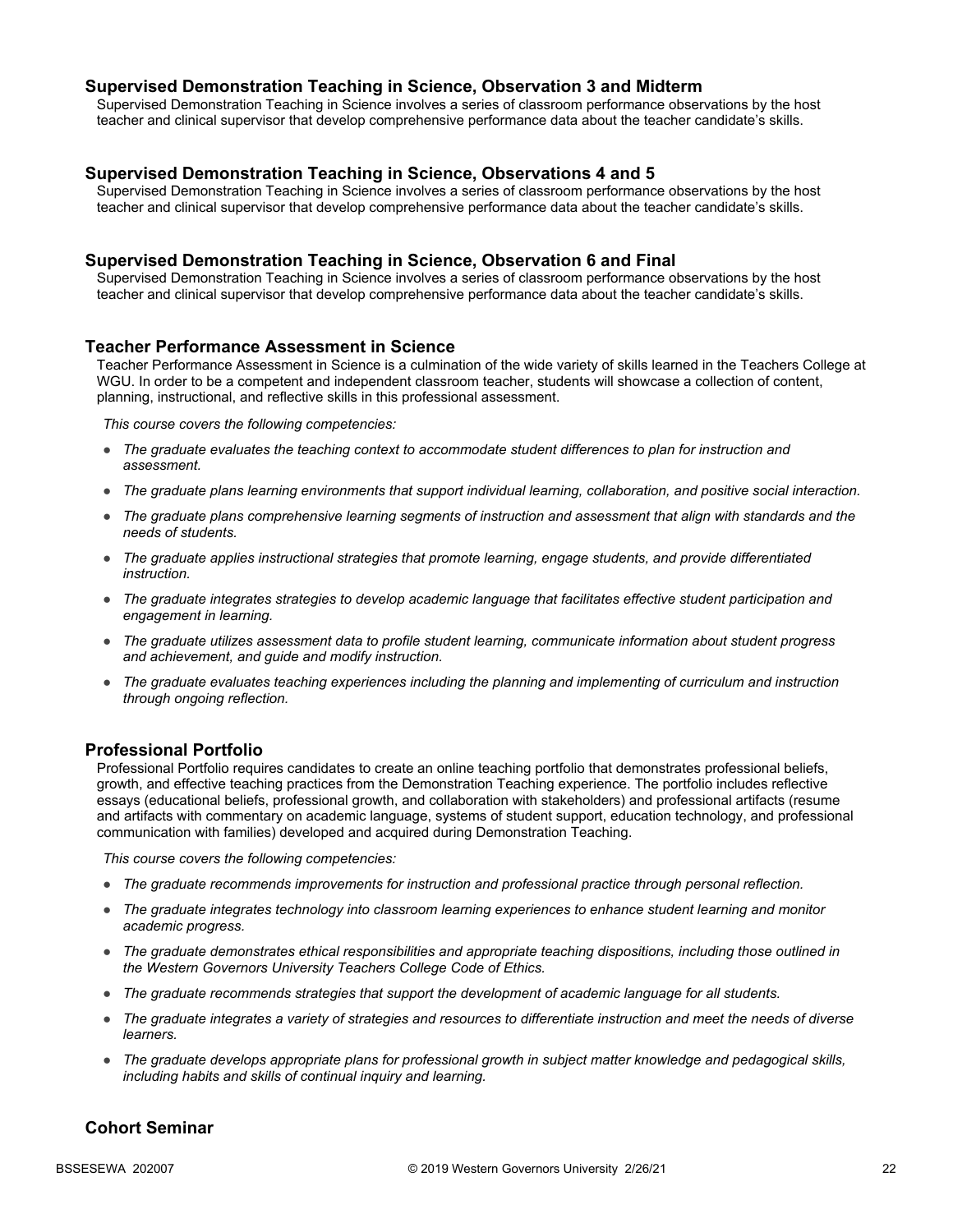Cohort Seminar provides mentoring and supports teacher candidates during their demonstration teaching period by providing weekly collaboration and instruction related to the demonstration teaching experience. It facilitates their demonstration of competence in becoming reflective practitioners, adhering to ethical standards, practicing inclusion in a diverse classroom, exploring community resources, building collegial and collaborative relationships with teachers, and considering leadership and supervisory skills.

- *The graduate demonstrates the ability to positively impact student learning through work samples, student artifacts, assessment results, and reflection.*
- *The graduate recommends improvements for instruction and professional practice through personal reflection.*
- *The graduate demonstrates ethical responsibilities and appropriate teaching dispositions, including those outlined in the Western Governors University Teachers College Code of Ethics.*
- *The graduate recommends strategies for effectively collaborating with colleagues, parents, and community professionals to support student development, learning, and well being.*
- *The graduate selects community resources that support students' non-instructional needs in and out of the classroom.*
- *The graduate recommends strategies that support the development of academic language for all students.*
- *The graduate integrates a variety of strategies and resources to differentiate instruction and meet the needs of diverse learners.*
- *The graduate recommends effective strategies to maintain high levels of student engagement.*
- *The graduate recommends best practices for classroom management, effective transitions, and pacing to maximize instructional time.*
- *The graduate develops appropriate plans for professional growth in subject matter knowledge and pedagogical skills, including habits and skills of continual inquiry and learning.*